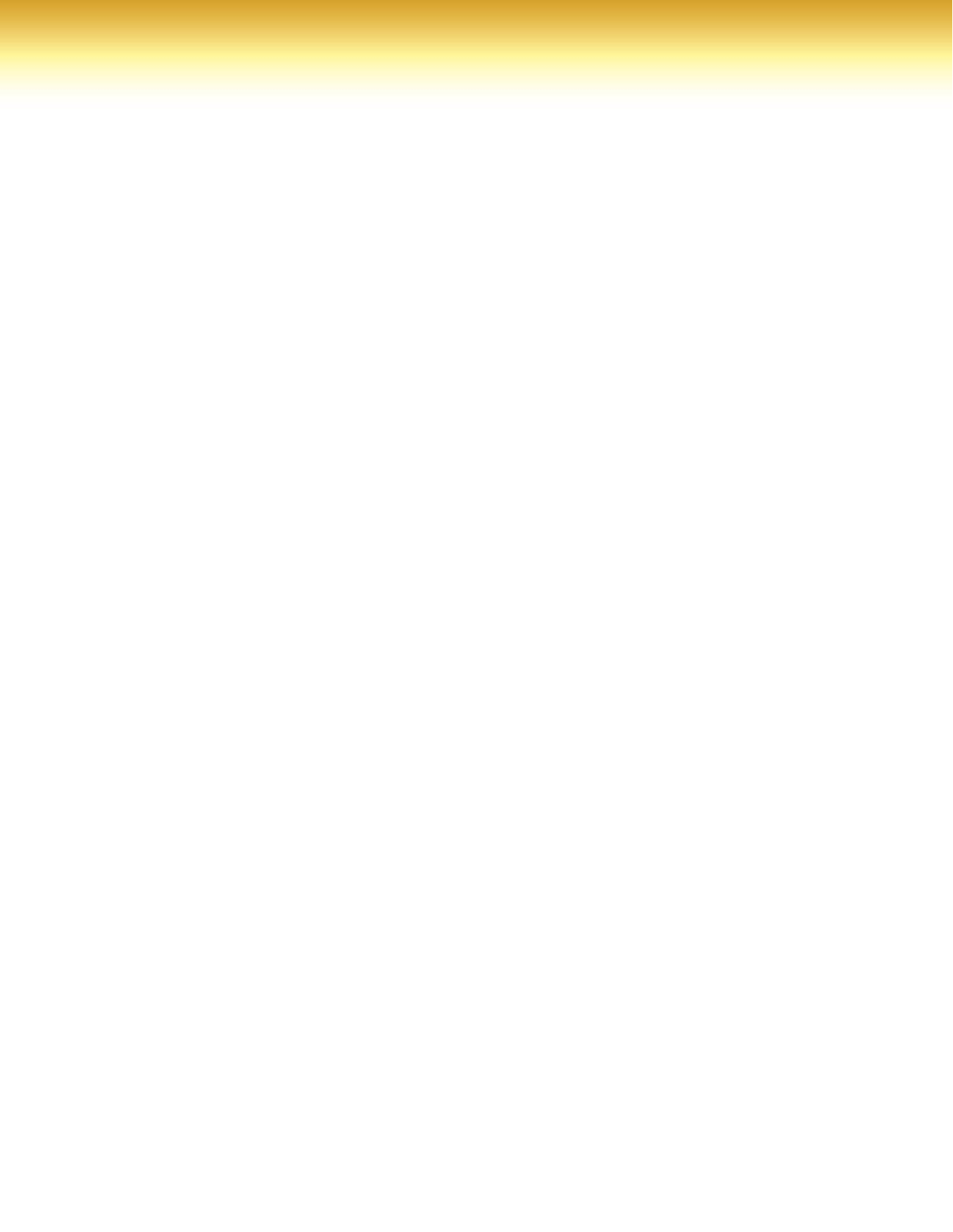<span id="page-2-0"></span>

| <b>Table of Contents</b> |  |  |
|--------------------------|--|--|
|                          |  |  |
|                          |  |  |
| 1.1                      |  |  |
| 1.2                      |  |  |
| 1.3                      |  |  |
| 1.4                      |  |  |
| 1.5                      |  |  |
| 1.6                      |  |  |
| 1.7                      |  |  |
|                          |  |  |
| 2.1                      |  |  |
| 2.2                      |  |  |
| 2.3                      |  |  |
| 2.4                      |  |  |
| 2.5                      |  |  |
| 2.6                      |  |  |
| 2.7                      |  |  |
|                          |  |  |
| 2.8                      |  |  |
| 2.9                      |  |  |
| 2.10                     |  |  |
| 2.11                     |  |  |
| 2.12                     |  |  |
| 2.13                     |  |  |
| 2.14                     |  |  |
|                          |  |  |
| 3.1                      |  |  |
| 3.2                      |  |  |
| 3.3                      |  |  |
| 3.4                      |  |  |
| 3.5                      |  |  |
| 3.6                      |  |  |
| 3.7                      |  |  |
| 3.8                      |  |  |
| 3.9                      |  |  |
|                          |  |  |
| 3.10                     |  |  |
| 3.11                     |  |  |
| 3.12                     |  |  |
| 3.13                     |  |  |
| 3.14                     |  |  |
| 3.15                     |  |  |
|                          |  |  |
| 4.1                      |  |  |
| 4.2                      |  |  |
| 4.3                      |  |  |
| 4.4                      |  |  |
|                          |  |  |
| 5.1                      |  |  |
| 5.2                      |  |  |
|                          |  |  |

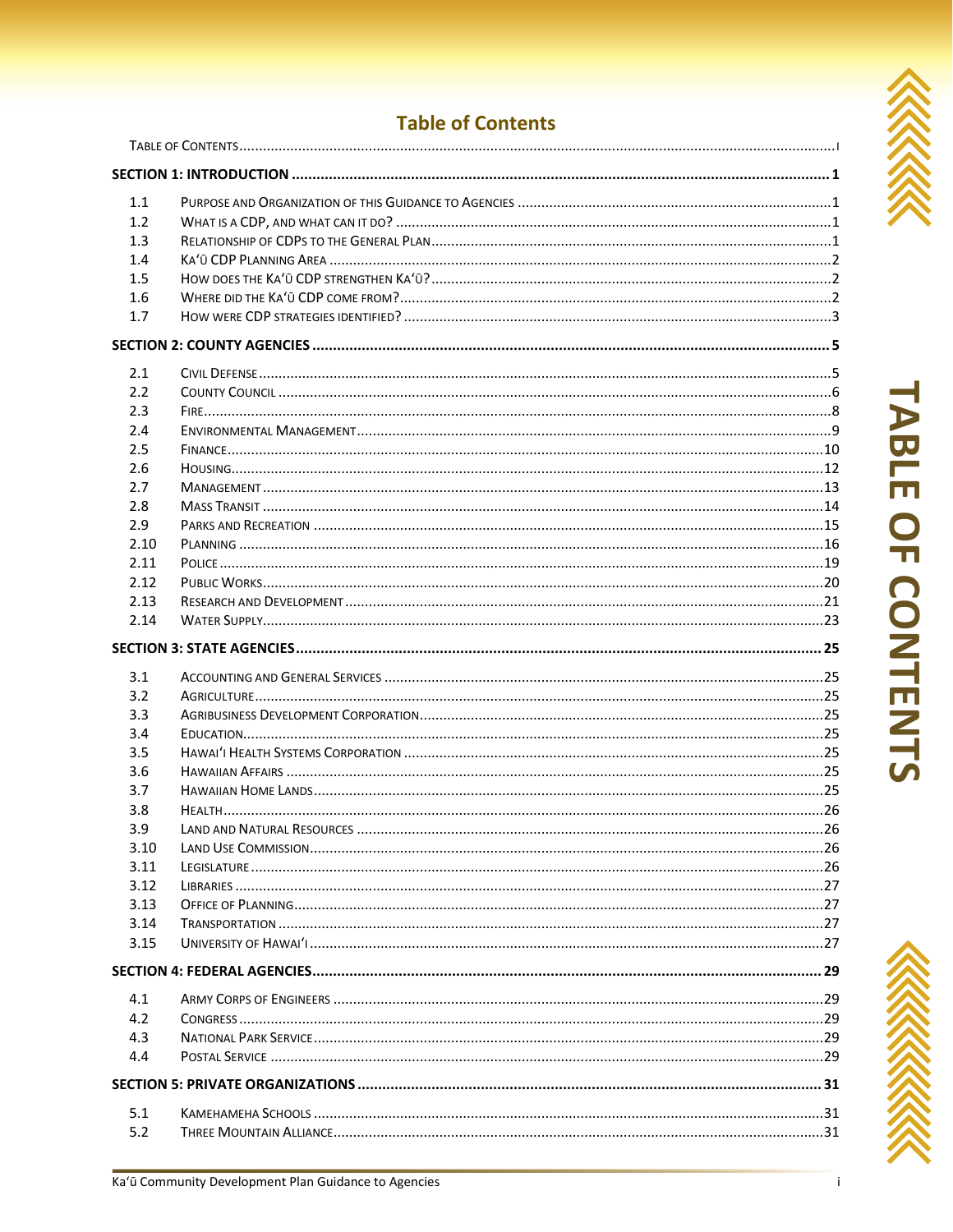ii Ka'ū Community Development Plan Guidance to Agencies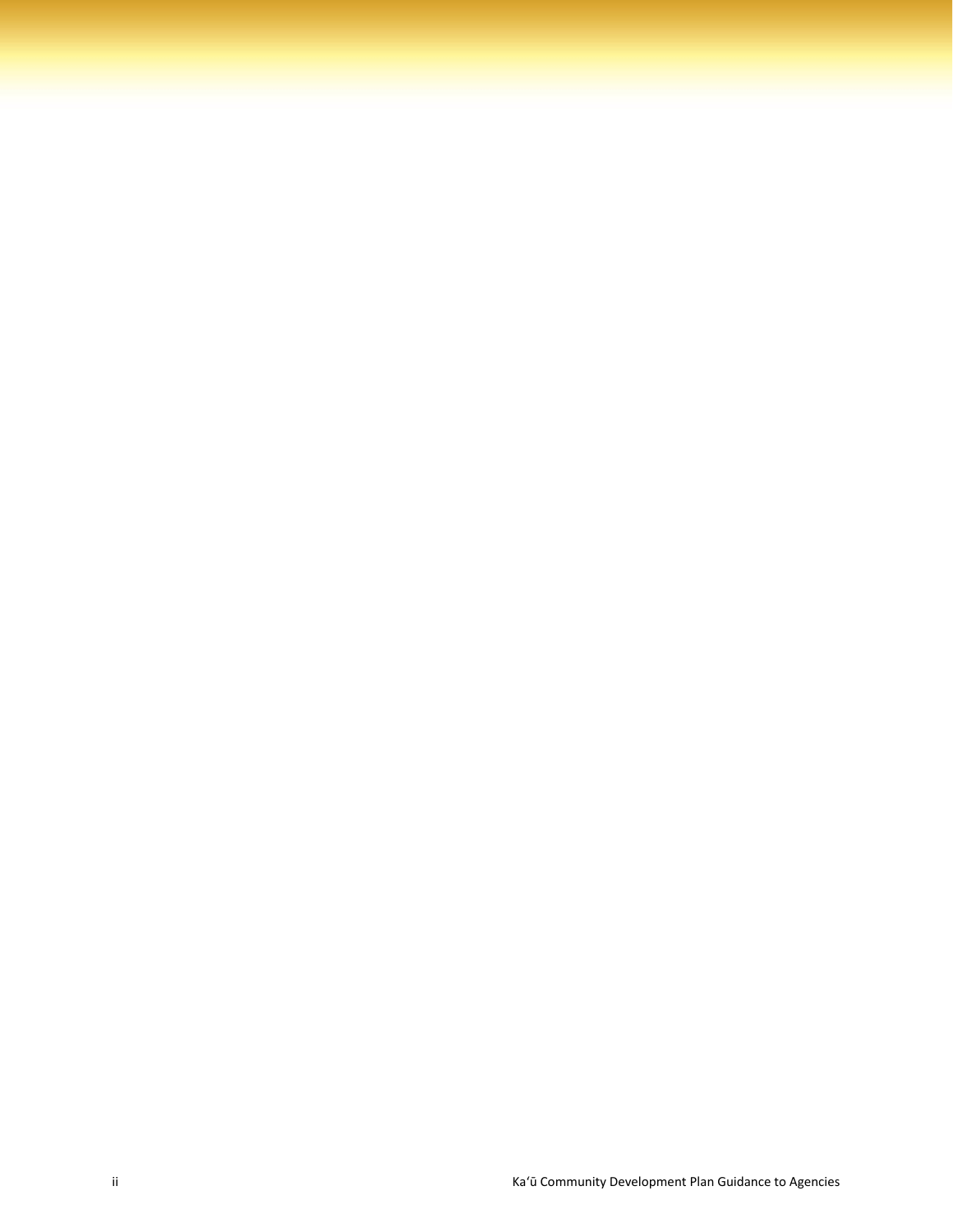

# <span id="page-4-0"></span>**Section 1: Introduction**

### <span id="page-4-1"></span>**1.1 Purpose and Organization of this Guidance to Agencies**

The Ka'ū Community Development Plan (CDP) Guidance to Agencies is a quick-reference guide for County, State, federal, and private agencies. It is one of several CDP Support Documents designed to make the Ka'ū CDP accessible to the diversity of its future users. The CDP strategies included in this Guide are identical to the strategies in the CDP, but they are re-organized for easy reference by agencies.

This Guide is organized into four substantive sections: Section 2: County Agencies, Section 3: State Agencies, Section 4: Federal Agencies, and Section 5: Private Organizations.

There are two types of references in parentheses at the end of CDP strategies included in this Guide. The first are references to existing policy in, for example, the General Plan or Hawai'i Revised Statutes. The second is to the section of the CDP where guidance to non-County agencies can be found.

# <span id="page-4-2"></span>**1.2 What is a CDP, and what can it do?**

"CDP" is short for "Community Development Plan." CDPs are the forum for community input into establishing Hawai'i County policy at the regional level and coordinating the delivery of County services to the community.

The Ka'ū CDP employs four types of strategies to achieve Community Objectives: two types of County policy, an advocacy platform aimed at non-County agencies and organizations that could help advance implementation of the CDP, and community-based, collaborative action.

The County policies articulated in the CDP are established with the adoption of the Ka'ū CDP. The two types of County policies in the CDP are "Land Use Policies" and "County Actions."

"County Actions" are the official County policies to guide future County priorities and initiatives related to land and open space protection, water, roads, transit, emergency services, and parks. These policies are not mandated, legally-binding, or self-implementing; rather, they often require additional legislative and administrative directives before being implemented (e.g., land acquisition, operating budgets, capital improvement appropriations, code changes, incentive measures).

"Advocacy" items in the CDP guide the policy and actions of State and federal agencies, whose work impacts resource protections, public access and trails, settlement patterns, and education. It is assumed that the CDP Action Committee, County agencies, and County, State, and federal elected officials will collaborate to encourage agencies and other organizations to advance these CDP strategies.

This Guide is focused on "County Actions" and "Advocacy" items in the CDP.

For more information about the purpose and scope of the Ka'ū CDP, see Appendix V1 and Section 2 of the CDP.

### <span id="page-4-3"></span>**1.3 Relationship of CDPs to the General Plan**

County of Hawai'i Community Development Plans (CDPs) implement but do not supersede the General Plan. In the case of conflicts between a CDP and the General Plan, the General Plan prevails. In order to

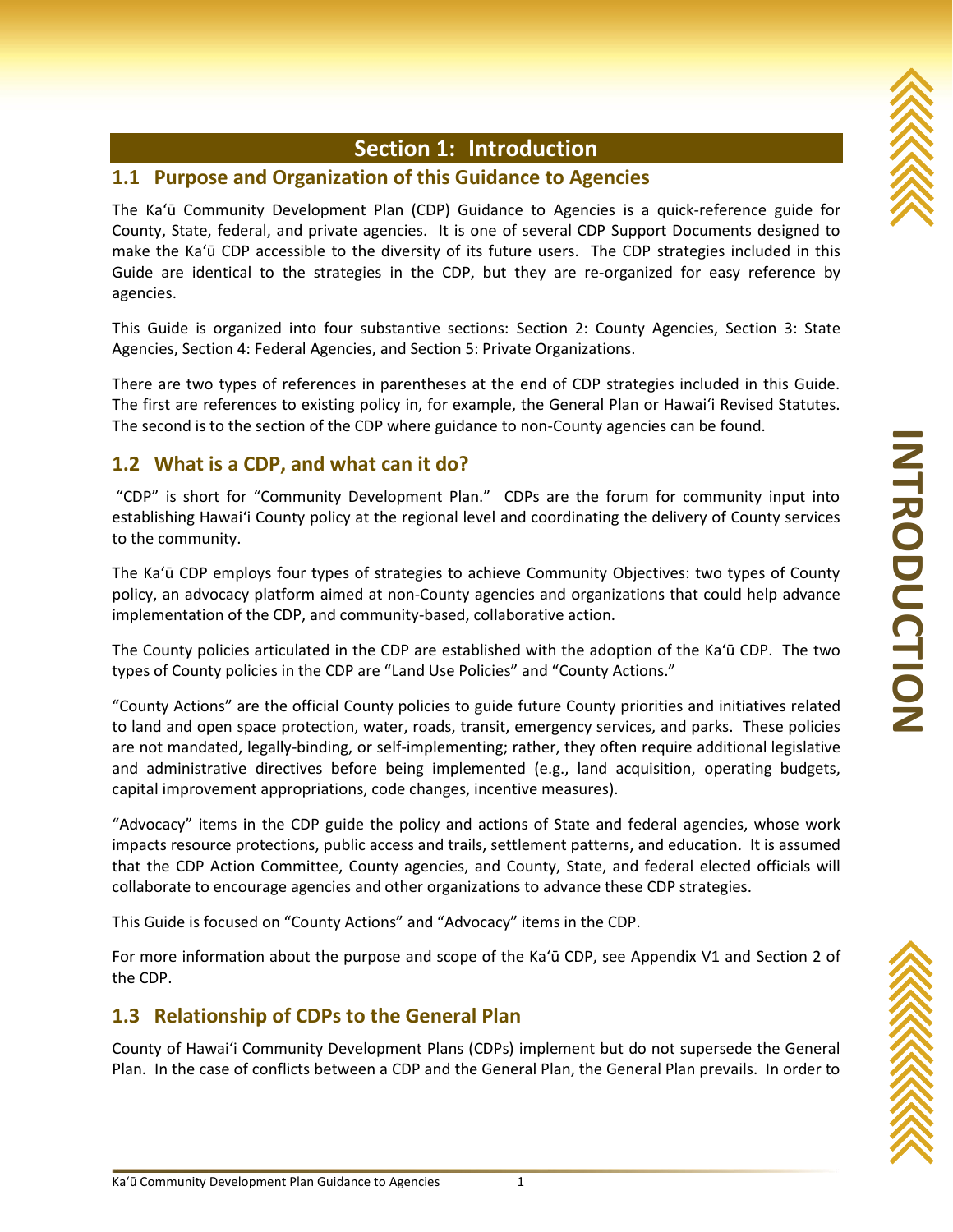bring the Ka'ū CDP and the General Plan into alignment, the CDP recommends specific amendments to the General Plan (see Policies 15, 16, and 101).

## <span id="page-5-0"></span>**1.4 Ka'ū CDP Planning Area**

The Ka'ū CDP planning area includes most of Judicial District 9 in the County of Hawai'i. Eastern portions of the district near and including Volcano Village were included in the Puna CDP planning area and were therefore not incorporated into the Ka'ū CDP (see Figure 1 in the CDP).

# <span id="page-5-1"></span>**1.5 How does the Ka'ū CDP strengthen Ka'ū?**

Complete, sustainable, vibrant communities do three fundamental things. First, they protect the public trust – the natural and cultural resources that are fundamental to community character and a strong community and local economy. Second, they provide public facilities and services to residents and businesses. And third, they grow local businesses that provide goods, services, and jobs. The Ka'ū Community Development Plan serves as a road map to achieve those three ends.

First, strategies in Section 4 of the CDP focus on protecting and enhancing Ka'ū's rich heritage of natural and cultural resources, including coastal areas, agricultural land, mauka forests, scenic resources, ecosystems, historic and cultural features, and public access and trails. Four basic approaches are used: land preservation, land use policy protections, governmental initiative, and collaborative action by landowners, nonprofits, and the community.

Second, Section 5 prioritizes improvements in water systems, roads, mass transit, emergency and health services and facilities, waste management, education, and parks. These improvements will require County, State, and community leadership.

Third, the Ka'ū CDP supports economic development in three ways. First, it establishes firm foundations for growth through the protections and improvements in Sections 4 and 5 and by providing room for development in Section 3. Second, the CDP outlines strategic steps to seize sector-specific market opportunities. Third, the CDP provides a road map to guide coordinated, community-led economic development strategies.

The Land Use Policies in Section 3 of the CDP tie the environmental, infrastructure, and economic elements of the CDP together by clearly segregating protected areas (coastal areas and mauka forests), agricultural land, and settled areas.

### <span id="page-5-2"></span>**1.6 Where did the Ka'ū CDP come from?**

The Ka'ū CDP was developed in three stages, which are described in Appendix V2 of the CDP. Each stage was driven by extensive community input and concluded with a clear decision by the CDP Steering Committee, the volunteer advisory committee charged with recommending a CDP to the County.

During the first stage, community members identified core community values and a vision of what they'd like to see in Ka'ū in 2030, as summarized in Sections 1.2.4 and 1.4.1 of the CDP. At the end of that stage, the Steering Committee affirmed a Values and Visions Statement that has since served as a compass point guiding the planning process.

Next, a detailed profile of the community (Appendix V3) was developed based on community knowledge and expertise as well as existing data, reports, and studies. Section 1.3 of the CDP summarizes the community assets and challenges identified in the profile. That stage concluded when the Steering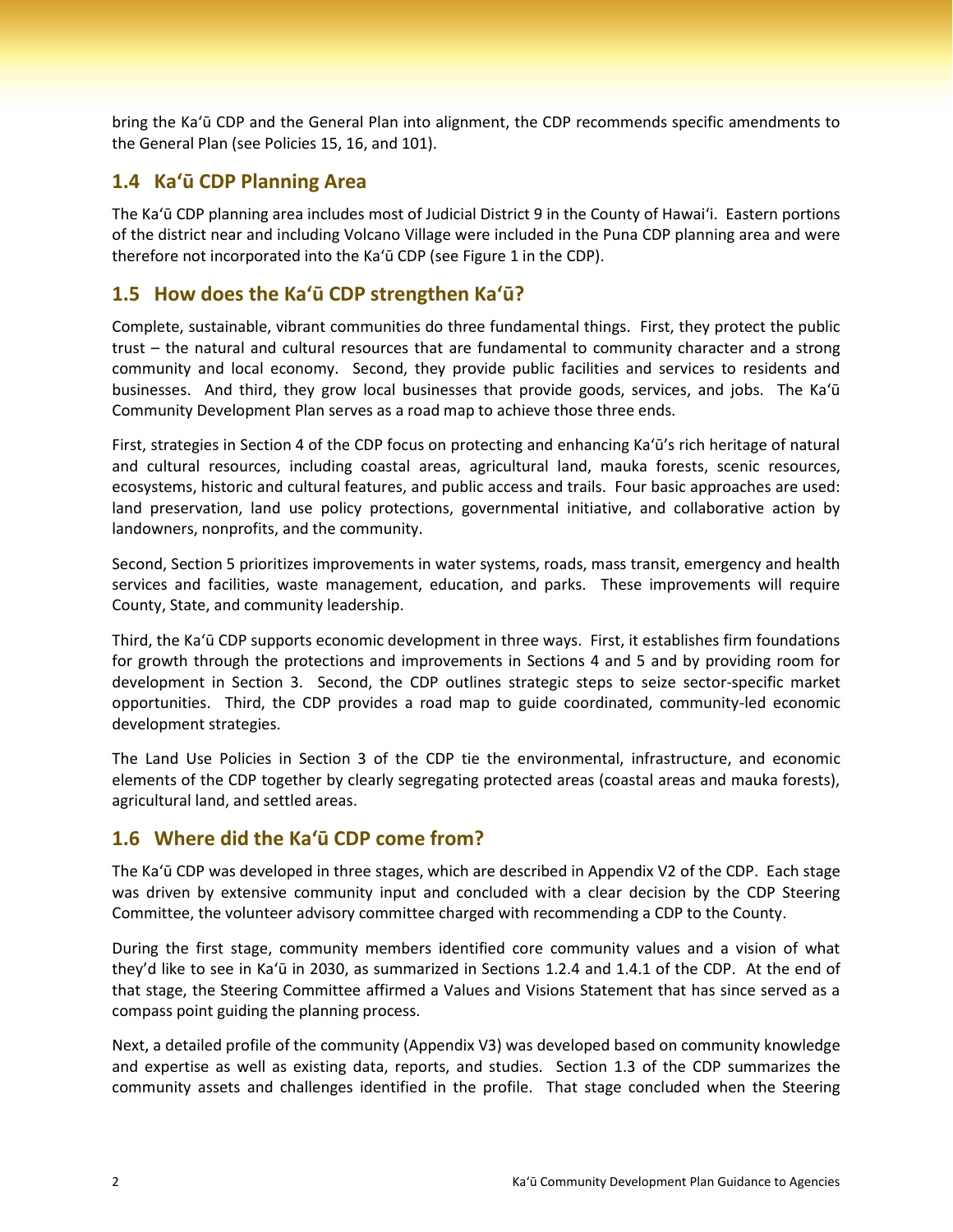

Committee integrated the Values and Vision Statement with the Community Profile to develop the twelve Community Objectives that the CDP is designed to achieve (listed in Section 1.5.1 of the CDP).

In the third stage, extensive research was conducted to identify the range of strategies that could be used to achieve those objectives. From those strategies, a combination of policies and actions was identified that, when implemented together, will realize the community's vision for the future. Those strategies were compiled into the preliminary "working draft" of the CDP. The Ka'ū CDP Steering Committee reviewed that draft, discussed it, and made recommendations for revisions.

Next, the broader community and stakeholders had the same opportunity, and the Steering Committee used that input to make further revisions before it was satisfied that the CDP truly reflects community preferences.

### <span id="page-6-0"></span>**1.7 How were CDP strategies identified?**

The Community Objectives are the foundation of the CDP. All of the CDP strategies are designed to implement one or more of the objectives. Appendix V2 explains the process followed to identify strategies to achieve Community Objectives.

To make that process as transparent as possible, supplements to Appendices V4A, VB, and VC include a "strategy identification matrix" that was developed using (and makes specific references to) the comprehensive content included in that appendix. The matrix summarizes current policies and action that are aligned with community objectives, remaining policy and action gaps, and the new policy, advocacy, and community-based, collaborative action needed to achieve community objectives.

In addition, Appendix V5 includes summaries of the rationale behind each of the CDP policies and advocacy strategies. Each rationale is based on the process represented in the corresponding strategy identification matrix. To keep the CDP as concise as possible, only limited information from the appendix is repeated, though references direct the interested reader to relevant sections of the analysis.

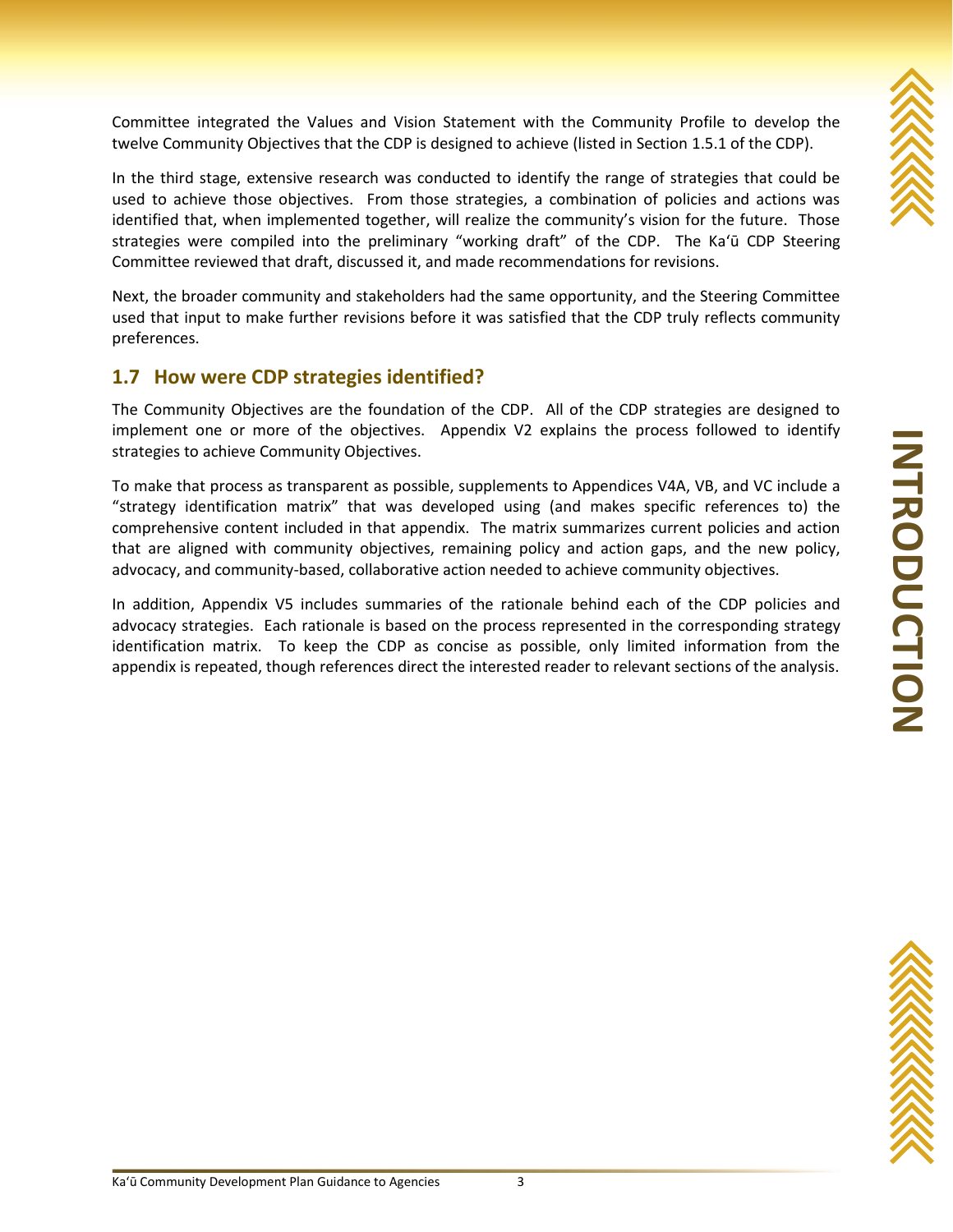Ka'ū Community Development Plan Guidance to Agencies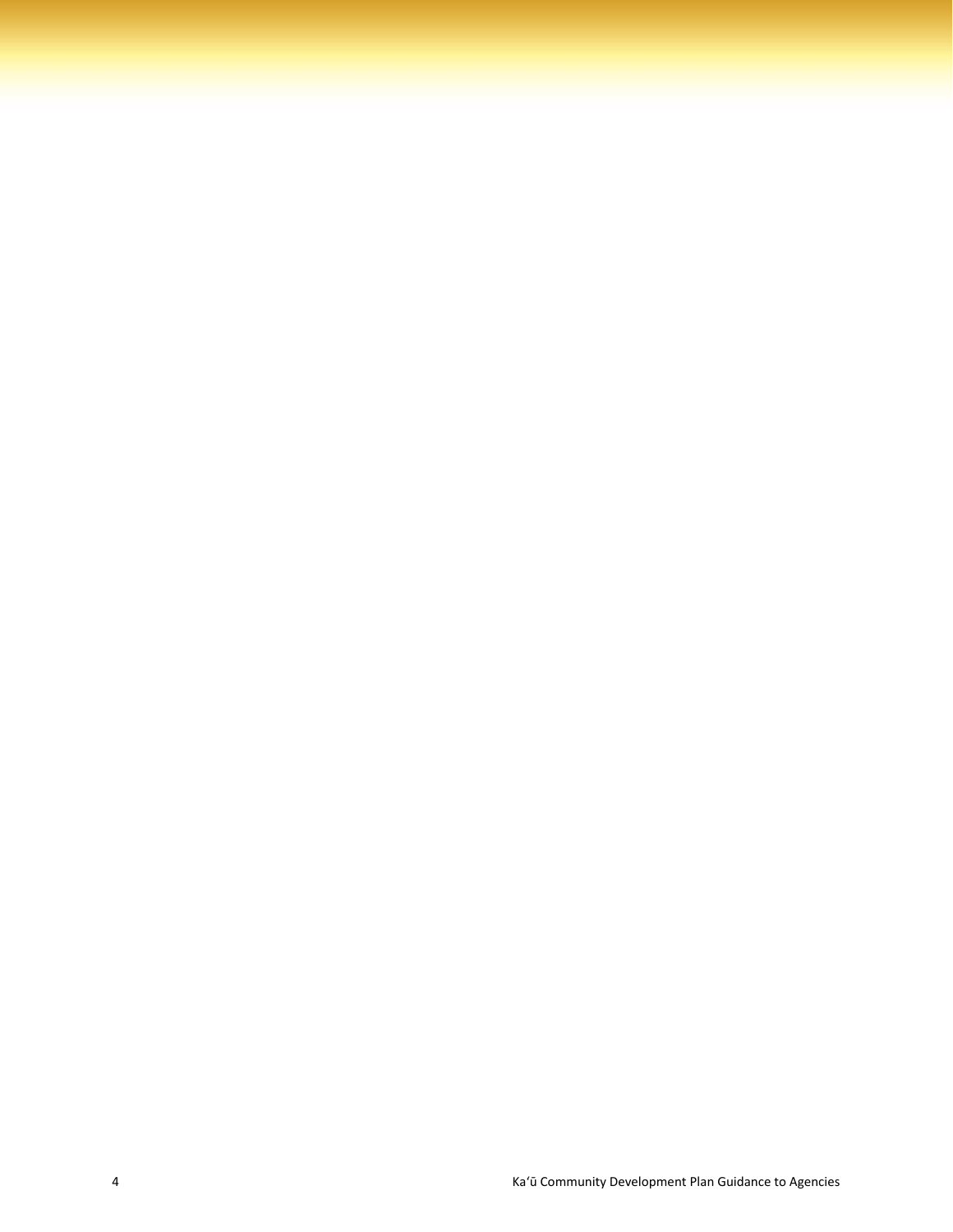

# <span id="page-8-0"></span>**Section 2: County Agencies**

### <span id="page-8-1"></span>**2.1 Civil Defense**

- **Policy 102 Formalize emergency alternative routes through Kapāpala Ranch between the highway and Wood Valley Road.**
- **Policy 105 Establish an emergency alternative route connecting Green Sands and Mark Twain subdivisions.**
- **Policy 113 Build the Kahuku Park Community/Senior Center, Gym, and Shelter. (Ordinance 12-87)**
- **Policy 114 Ensure adequate placement and maintenance of civil defense warning systems.**
- **Policy 117 Actively expand the Neighborhood Watch and CERT programs. (GP 10.3.2(g))**
- **Policy 118 In collaboration with residents, develop and adopt a hazard mitigation plan for each community in Ka'ū, including an evacuation clearance rate and evacuation plans and routes. (GP 13.2.5.9.2(d))**

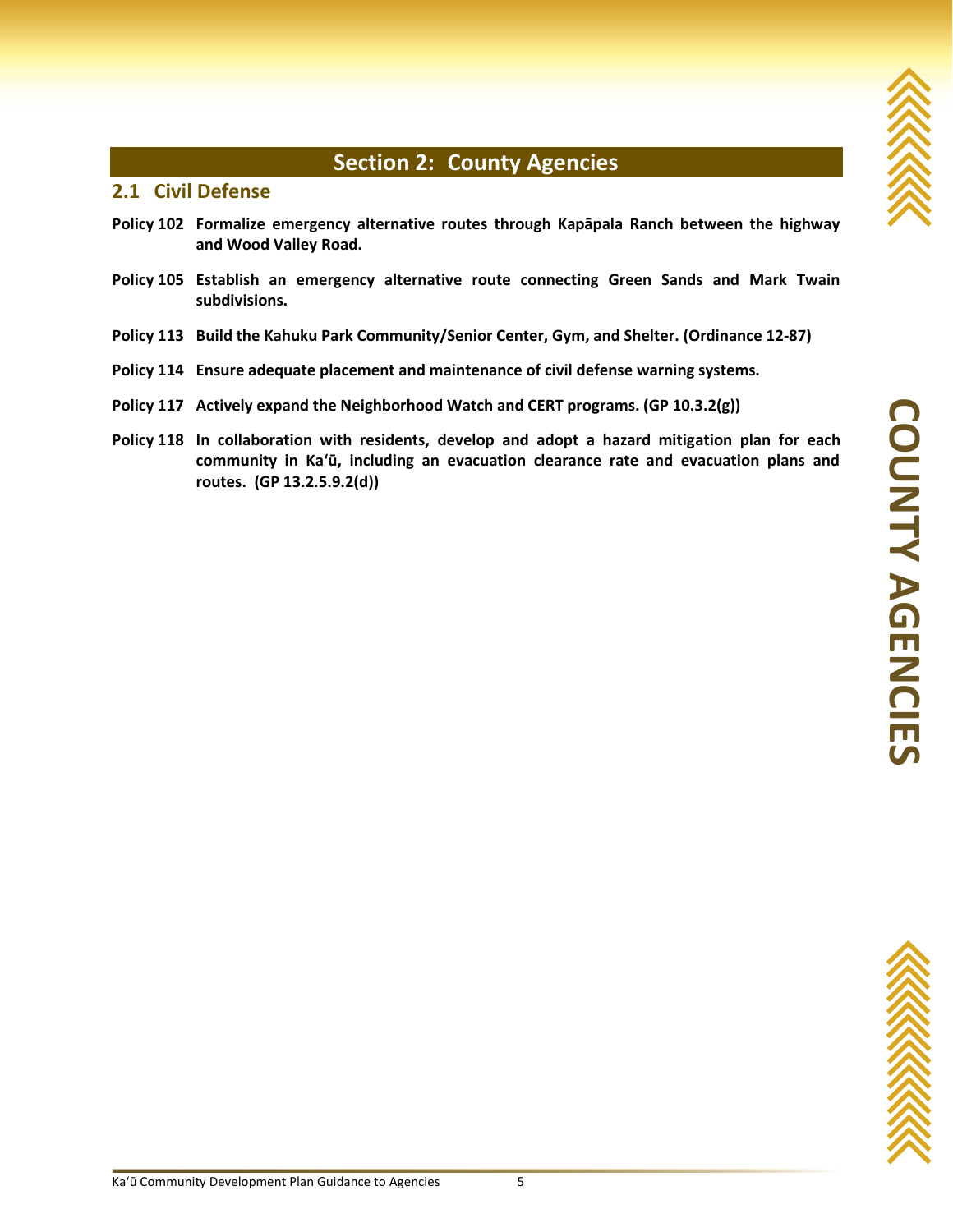### <span id="page-9-0"></span>**2.2 County Council**

See also the separate "Land Use Policy Guide" for direction on preferred settlement patterns, land use policies, and changes of zone.

#### Acquisition

- **Policy 22 Secure in public trust (fee simple or by easement) priority coastal land that achieves one or more of the Community Objectives.**
- **Policy 61 Maintain a continuing program to identify, acquire and develop viewing sites on the island. (GP 7.3(c))**
- **Policy 82 In co-sponsorship with the State when possible, acquire land for public access to historic sites and objects and to the shoreline where safe transit does not already exist. (115-2 & 7; GP 6.3(d))**
- **Policy 126 Acquire land surrounding Whittington Beach Park to allow for its expansion and the construction of a parking area. (GP 12.5.9.2(h))**

Code Amendments

- **Policy 45 Establish agricultural subdivision standards that 1) lower barriers to the creation of viable farmsteads by reducing infrastructure requirements and expenses; 2) ensure public safety with appropriate rural water systems and roads; and 3) mitigate against speculative development.**
- **Policy 47 Amend the Hawai'i County Code and associated Planning Department Rules to establish reporting and inspection requirements, as well as enforcement and fine protocols, for additional farm dwellings to ensure that dwellings are used for farm-related purposes.**
- **Policy 48 Update the County of Hawai'i's tax reduction programs to ensure that public tax incentives for agricultural land use result in actual public benefits and promote local agricultural production where possible.**
- **Policy 51 Preserve open space in Green Sands, Mark Twain, and Ocean View subdivisions by streamlining the lot consolidation process with, for example, fee waivers and exemptions from signage requirements.**
- **Policy 59 Develop and establish view plane regulations to preserve and to protect from obstruction scenic resources, vistas, view planes, open space, prominent landscapes, and areas of natural beauty identified in the General Plan. (Charter 13-29, HRS 205A, GP 7.2(a), 7.2(b), 7.3(b), 7.3(e), 7.3(f), 7.3(h), 7.3(i), & 14.8.3(d))**
- **Policy 77 Adopt and implement street design standards that accommodate, where appropriate, flexibility in the design of streets to preserve the rural character of an area, including pavement width, unpaved shoulders/swales, rock walls, lighting, and landscaping featuring native plants. (GP 13.2.3(l); North Kohala CDP Strategy 4.8)**
- **Policy 143 Amend the Zoning Code to require Use Permits for commercial renewable energy projects, mills, and major processing facilities in the County Agricultural Zone.**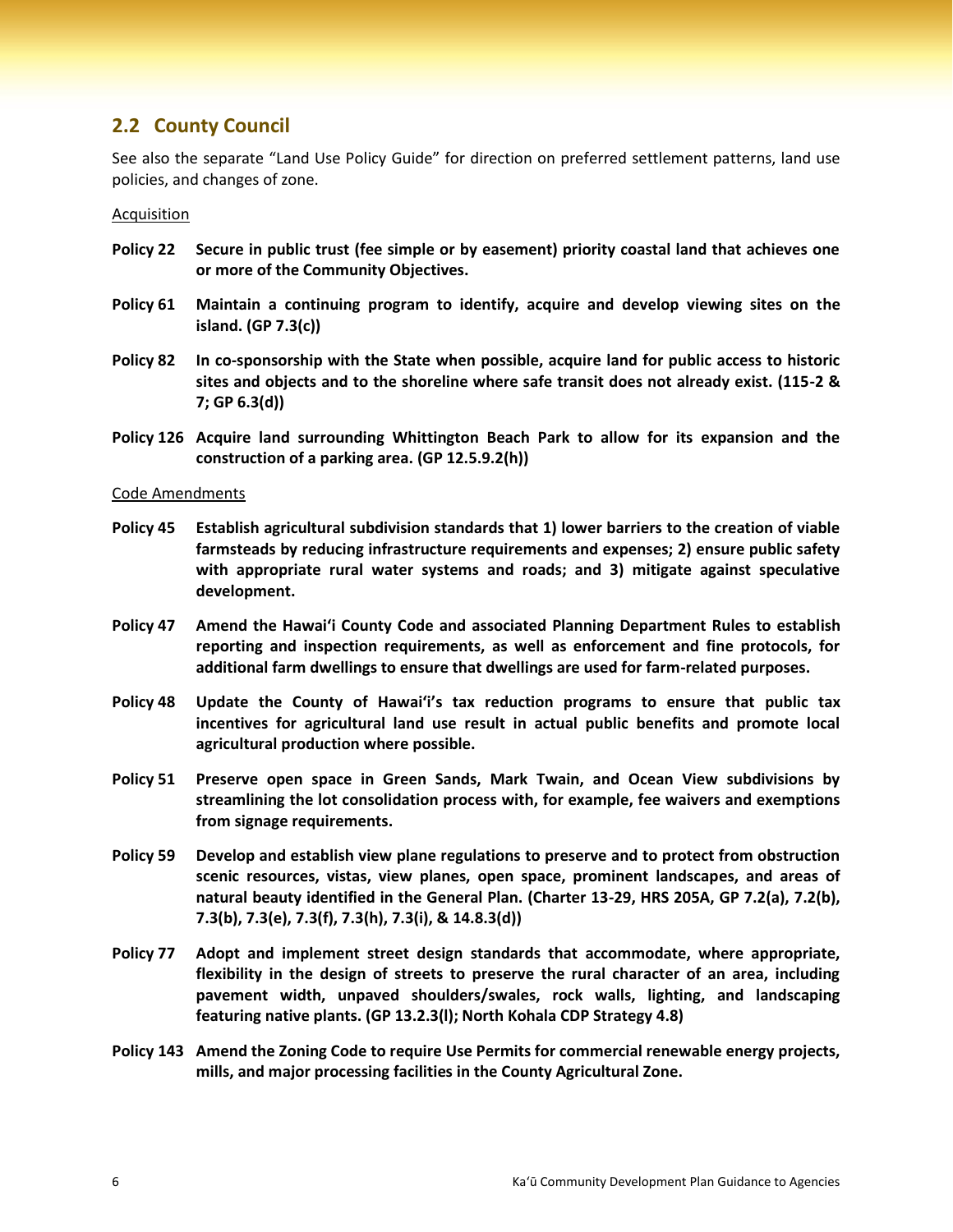

### **Resolutions**

**Policy 60 Introduce a resolution to initiate the establishment of a scenic corridor.**

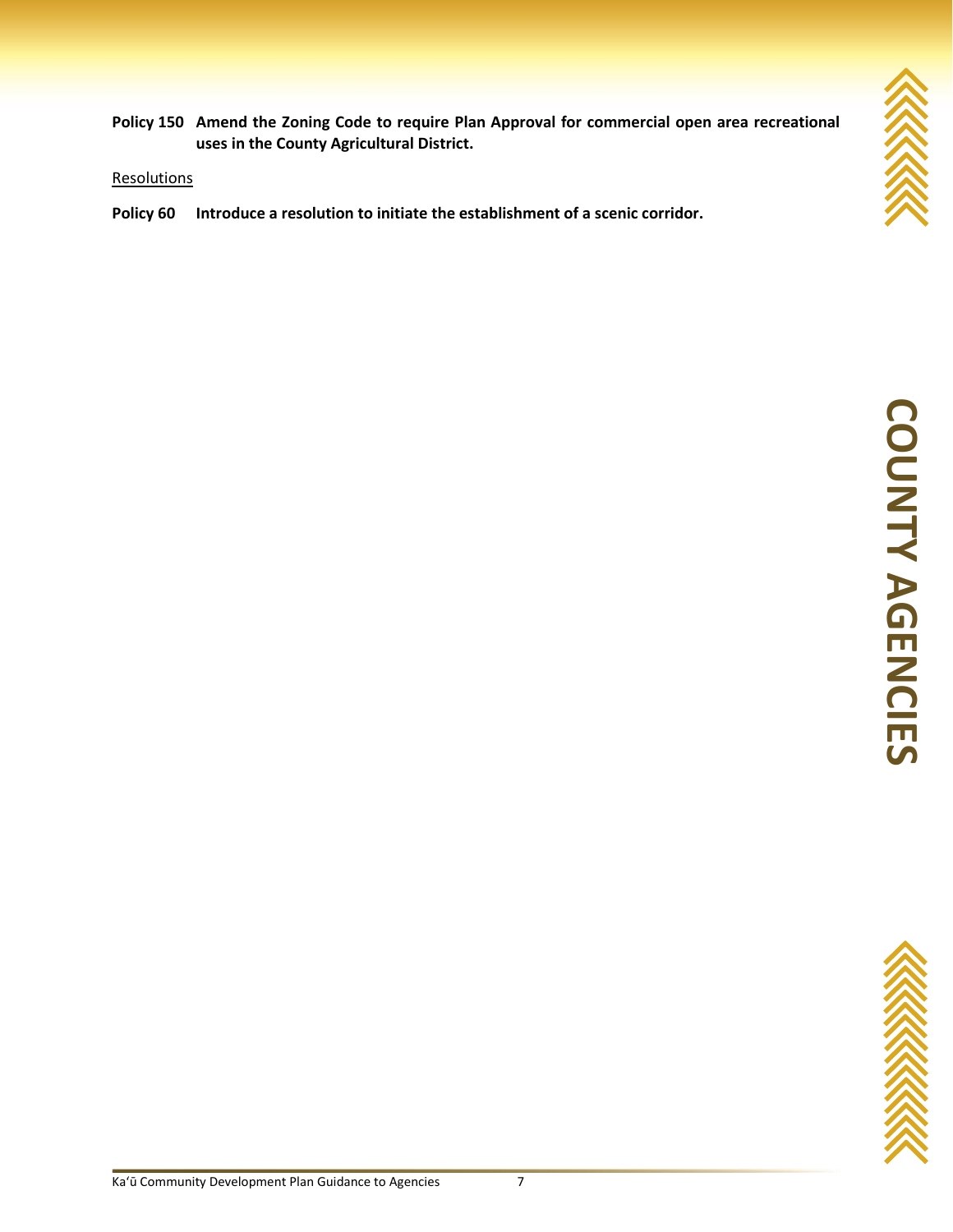### <span id="page-11-0"></span>**2.3 Fire**

**Policy 110 The number and location of emergency services facilities and personnel in Ka'ū shall be based on the population to be served and response time. (GP 10.3.2(e))**

#### **Policy 111 Address the backlog of facilities improvements in Ka'ū (GP 10.3.4.8.2(a)), including:**

- Build a new fire station in Nāʻālehu (Ordinance 12-87), Pāhala, and Ocean View, in that order of priority.
- Upgrade trucks, ambulances, and other equipment for fire crews.
- Make improvements in the Nāʻālehu Police Station, including repairs, hardening, hazardous materials abatement, energy efficiency, and ADA. (Ordinances 11-60 & 12- 150)
- **Policy 112 Harden critical infrastructure to ensure its effective use after an earthquake, eruption, and/or hurricane, including the Ocean View Fire Station, the Pāhala Fire Station, the Ka'ū Police Station Generator Building, and the Ka'ū Police Station (Nāʻālehu Police Station).**
- **Policy 115 Establish a helipad to support the provision of emergency services in Ka'ū.**
- **Policy 119 Implement the Ka'ū Community Wildfire Protection Plan.**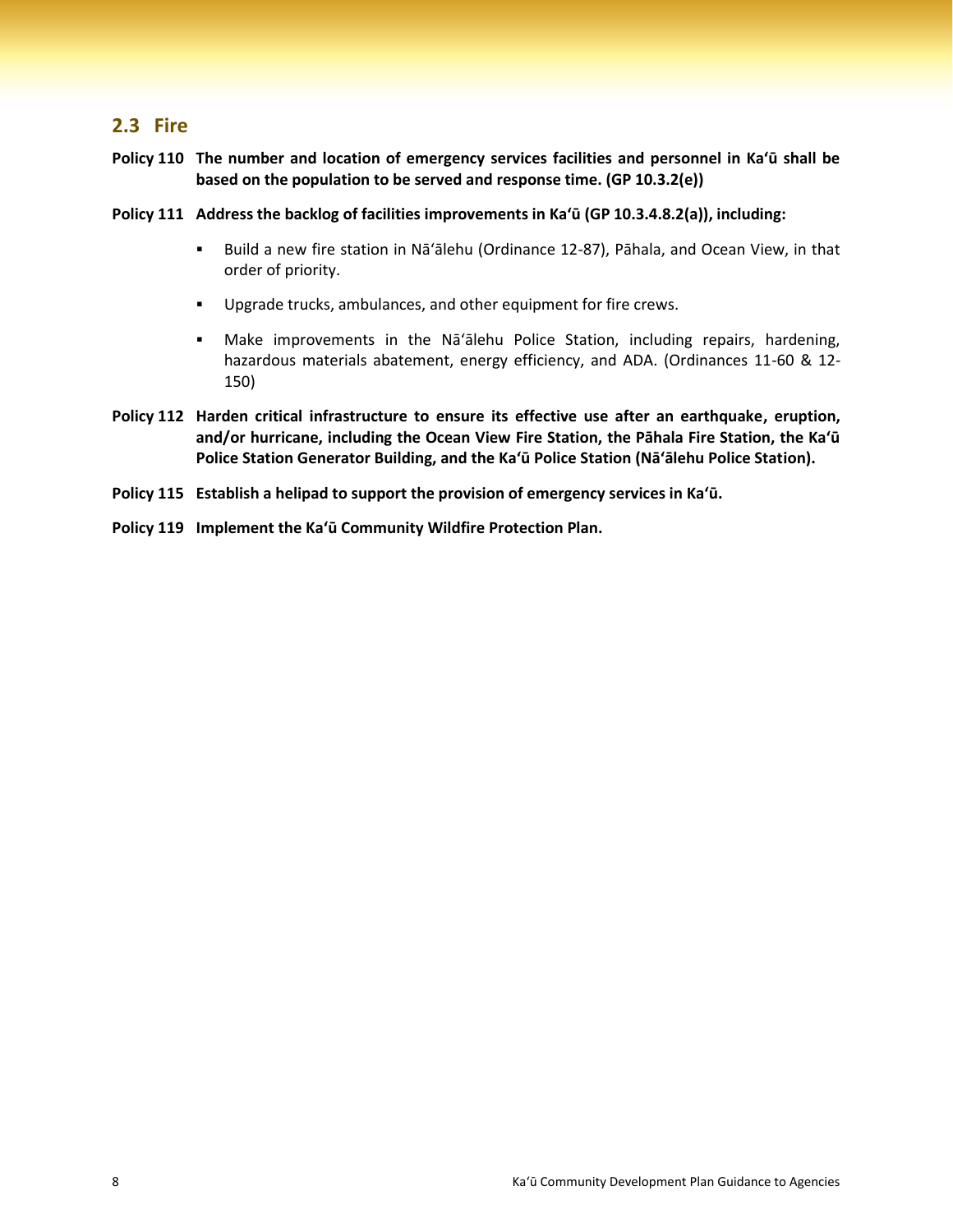### <span id="page-12-0"></span>**2.4 Environmental Management**

- **Policy 17 Pursue brownfields assessment grants to complete the Phase I and II environmental assessment for high priority sites in Ka'ū.**
- **Policy 120 Extend the primary wastewater collection lines in Pāhala and Nāʻālehu so that infill development projects can connect wastewater systems built for new subdivisions to the County systems.**
- **Policy 121 Build the solid waste transfer station in Ocean View. (GP 10.5.4.8.2(a))**
- **Policy 122 Implement plans to improve the recycling area at the Pāhala Transfer Station.**
- **Policy 123 In consultation with residents, farmers, and vector control experts, add green waste dropoff and mulch pick-up sites in Ka'ū, with strict control of invasive species, pests, and disease.**



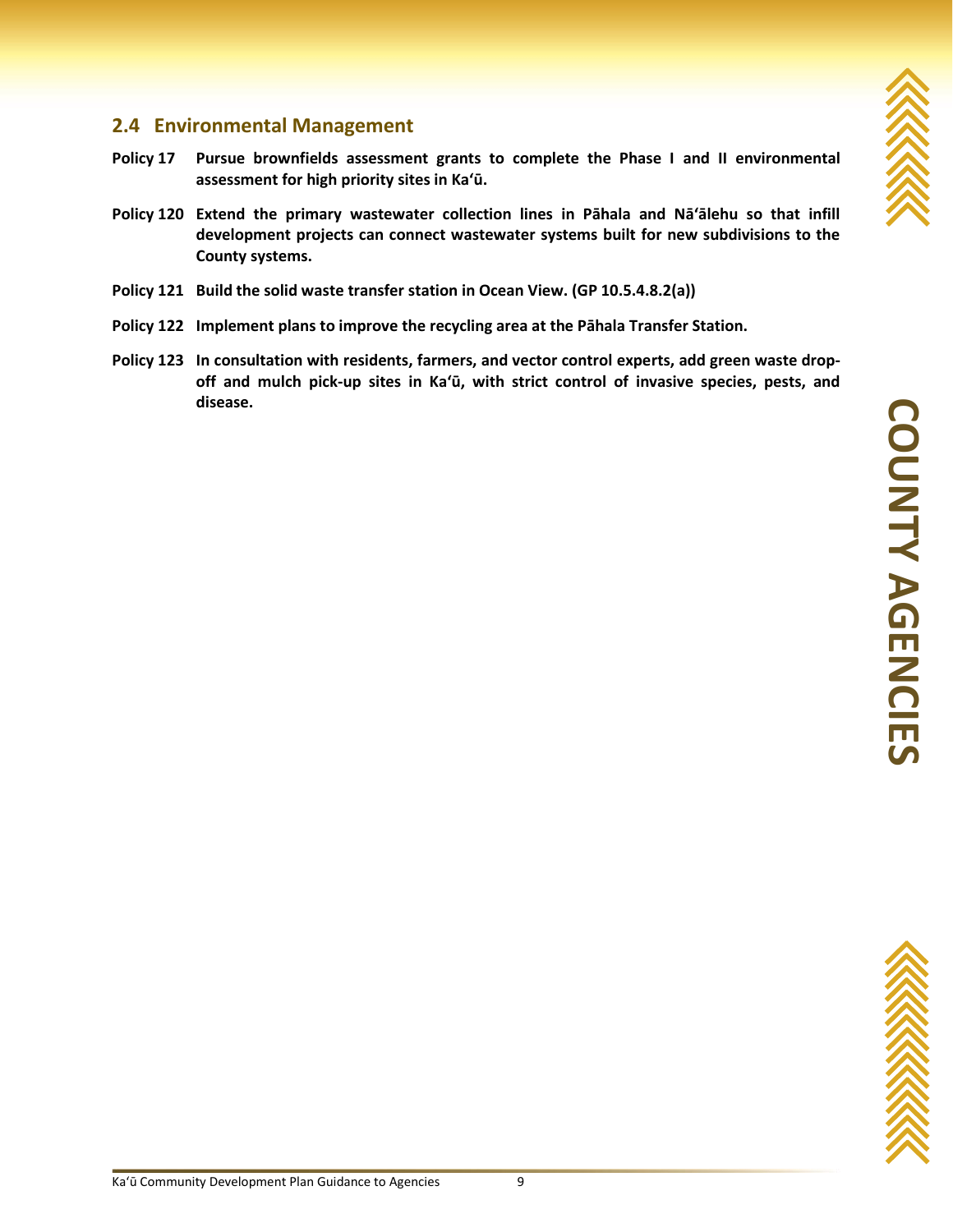### <span id="page-13-0"></span>**2.5 Finance**

Property Management

- **Policy 20 Support the National Park Service's expansion plans for the Hawai'i Volcanoes National Park. (GP 14.9.3(e))**
- **Policy 21 Support the efforts of landowners to establish conservation and agricultural easements.**
- **Policy 22 Secure in public trust (fee simple or by easement) priority coastal land that achieves one or more of the Community Objectives.**
- **Policy 61 Maintain a continuing program to identify, acquire and develop viewing sites on the island. (GP 7.3(c))**
- **Policy 65 Actively implement the Honu'apo Park Resources Management Plan.**
- **Policy 66 Complete and implement the Kāwā Stewardship plan.**
- **Policy 67 Develop and implement resource management plans for coastal properties secured by the County in the future.**
- **Policy 82 In co-sponsorship with the State when possible, acquire land for public access to historic sites and objects and to the shoreline where safe transit does not already exist. (115-2 & 7; GP 6.3(d))**
- **Policy 124 Support the development of charter and other public schools in Hawaiian Ocean View Estates subdivision, including on County-owned parcels.**
- **Policy 126 Acquire land surrounding Whittington Beach Park to allow for its expansion and the construction of a parking area. (GP 12.5.9.2(h))**
- **Policy 136 Collaborate with the public and private sectors to preserve and expand the agriculture, forestry, and fishing industries. (GP 2.3(a), 2.4.9.2(b), 14.2.2(c), 14.2.3(c, e, l), 14.2.4.7.2)**

In those cases where agricultural land is of high value for particular markets in which Ka'ū has a unique niche (e.g., coffee, macadamia nuts, grass-fed beef), the County should endeavor to protect that land for agricultural use and secure long-term tenure on that land for local farmers. Potential courses of action might include:

- Collaborate with the USDA, the State, and land trusts to establish agricultural conservation easements on the land. (see Policy 21 on page 50)
- Secure the land in public trust using State, County, and private funds. (see Policy 22 on page 50).
- Support the acquisition of the land by local agricultural organizations (e.g. community land trust, cooperative, community development corporation), using financing from Farm Credit Services of Hawai'i, the USDA, the Farm Service Agency, the Small Business Administration, or other lenders that focus on funding small-scale agriculture.

### **Policy 137 Support the development of private and State agricultural parks to make agricultural land available for agricultural activities. (GP 14.2.3(k))**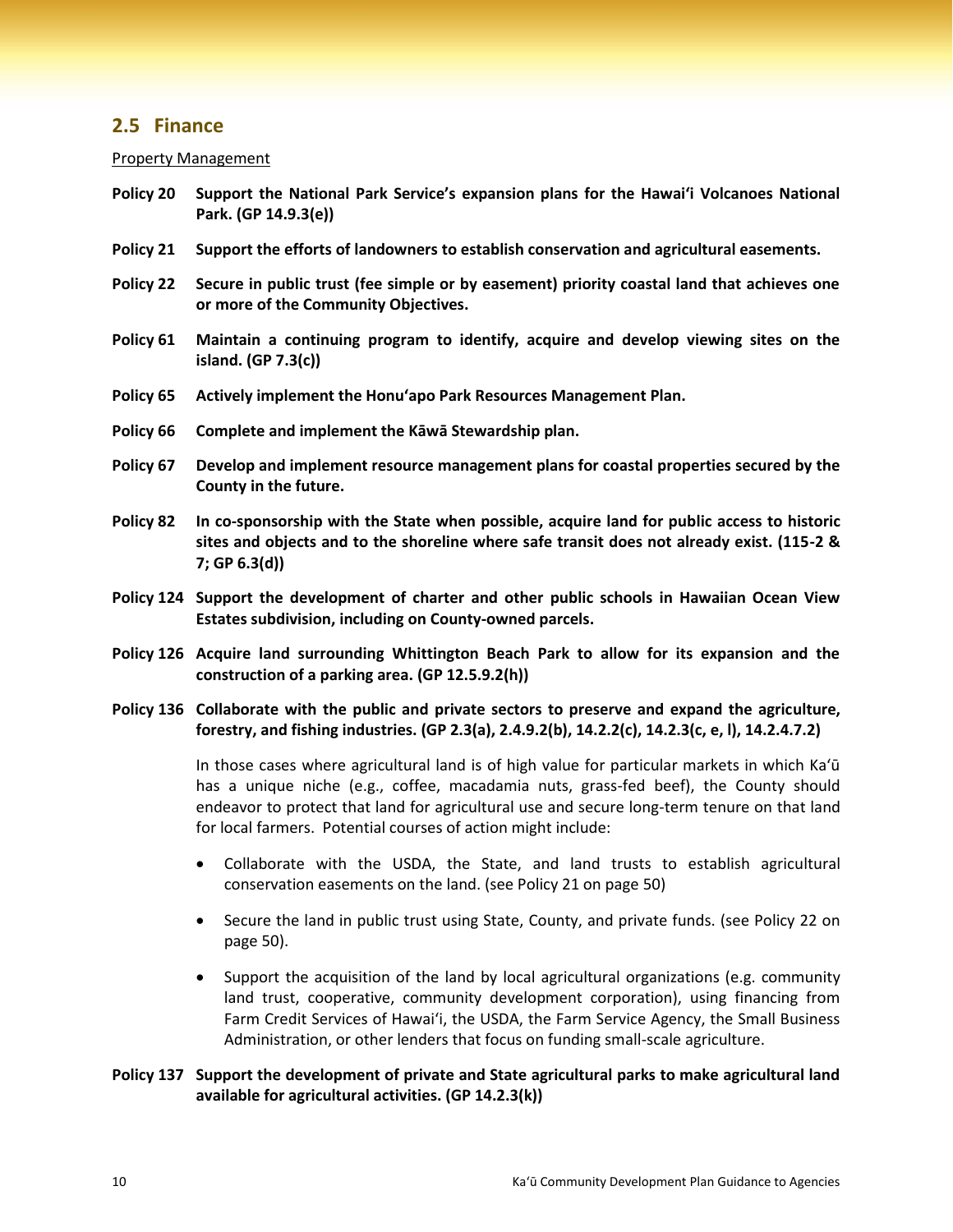

#### Real Property Tax

**Policy 48 Update the County of Hawai'i's tax reduction programs to ensure that public tax incentives for agricultural land use result in actual public benefits and promote local agricultural production where possible.**

#### Collaboration and Support

**Policy 91 Provide technical support to communities and organizations pursuing capital improvement financing through USDA Rural Development, infrastructure improvement financing districts, and other sources.**

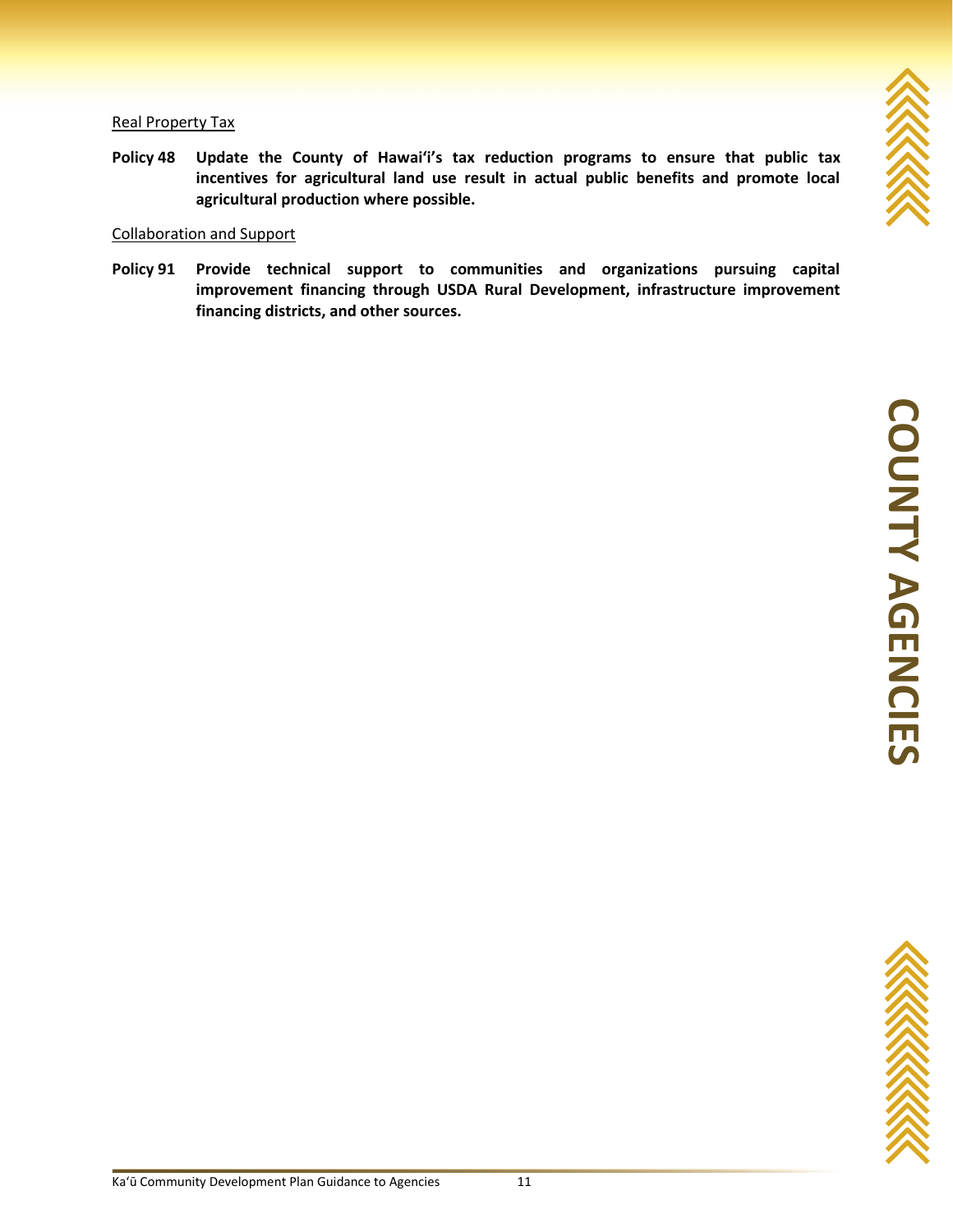# <span id="page-15-0"></span>**2.6 Housing**

**Policy 18 Develop and implement a County-wide, cross-agency affordable housing plan.**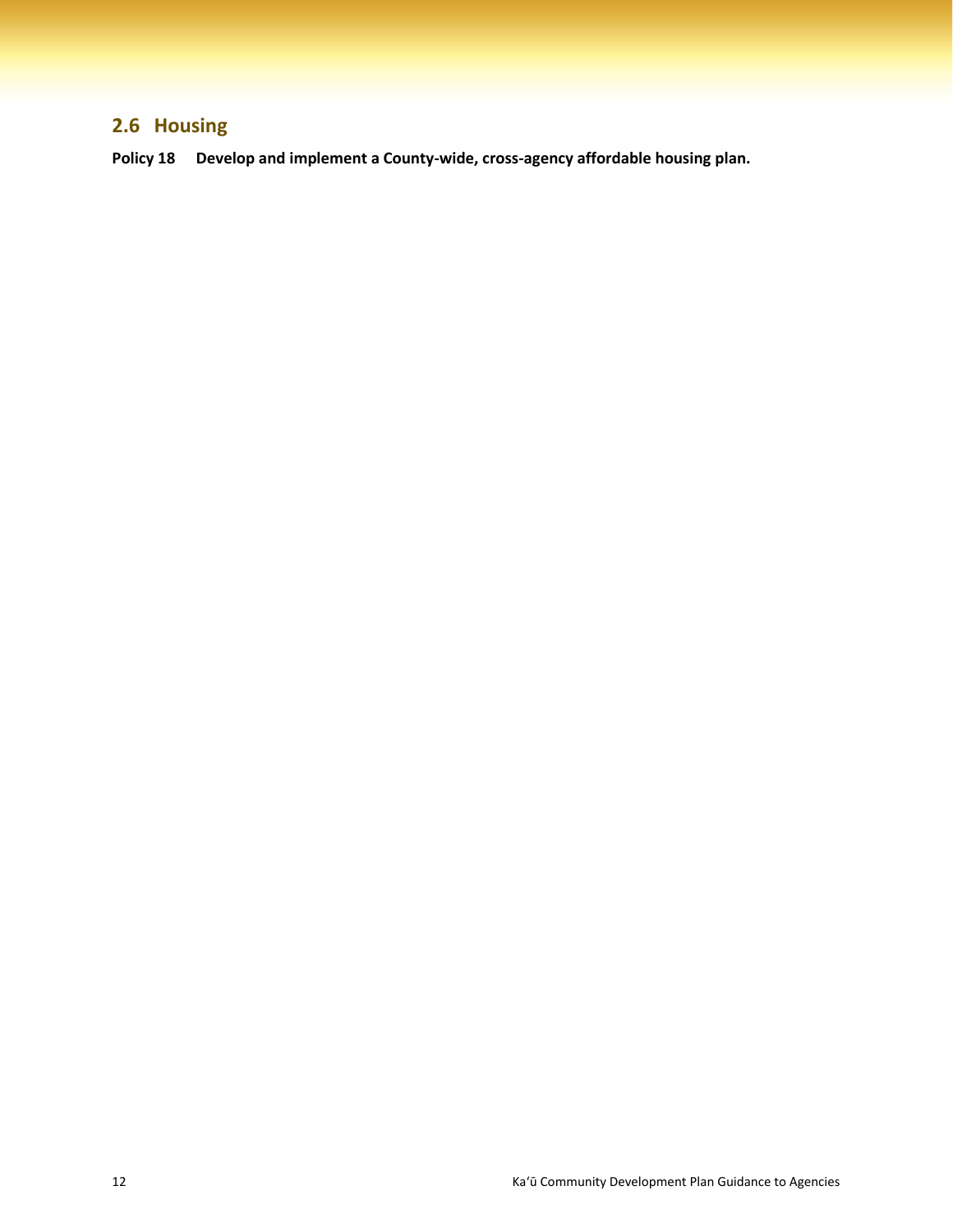### <span id="page-16-0"></span>**2.7 Management**

**Policy 89 Implement capital improvement priorities in Ka'ū.** Current capital improvement priorities for Ka'ū include:

- Water system improvements (Policy 93)
- Road improvements (Policy 95, Policy 96, Policy 97, Policy 98, Policy 99, Policy 100, and Policy 103)
- Emergency services and facilities (Section 5.6.2)
- Wood Valley Road bridge replacement (Policy 104)
- Environmental management facilities (Section 5.8.2)
- Park facilities (Policy 88, Section 5.10.2)
- Regional trail development (Section 4.9.3)
- Streetscape improvements (Policy 78).
- **Policy 90 Implement protocols for receiving community input at meetings in Ka'ū during capital project siting and design. Consult with and solicit input from community members with generational knowledge to minimize the impact of proposed changes to the use of land on cultural practices, cultural sites, and culturally significant areas, including burials.**
- **Policy 92 Support use of the Air National Guard Innovative Readiness Training (ANG IRT) program in the development of infrastructure programs and projects.**

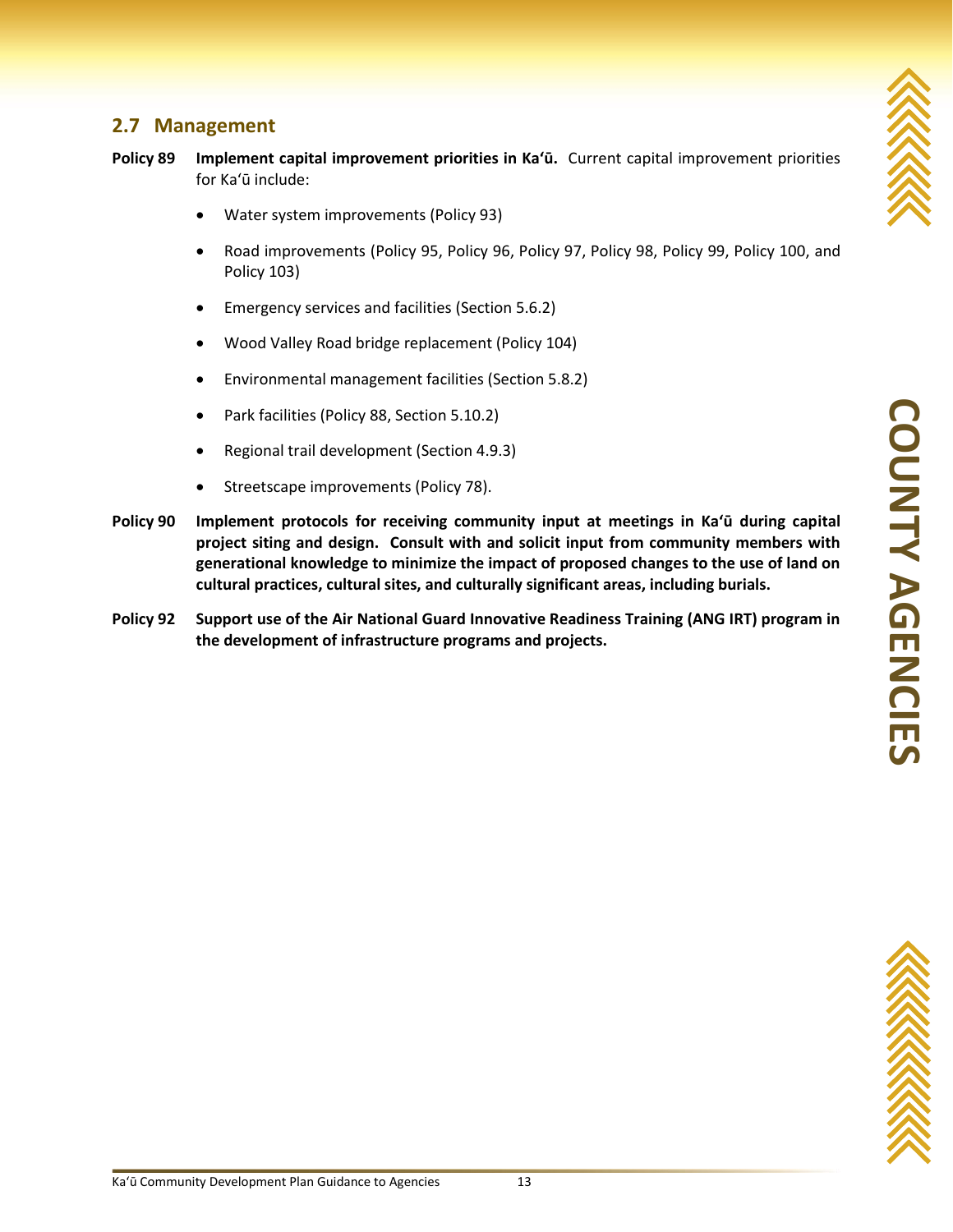### <span id="page-17-0"></span>**2.8 Mass Transit**

- **Policy 106 Establish an intra-district bus loop route that circulates among and within all Ka'ū communities.**
- **Policy 107 Provide bus routes for evening trips to Hilo and Kona.**
- **Policy 108 Provide bus shelters in Nāʻālehu, Wai'ōhinu, Discovery Harbour, and Ocean View.**
- **Policy 109 Establish a bus route that circulates within Ocean View.**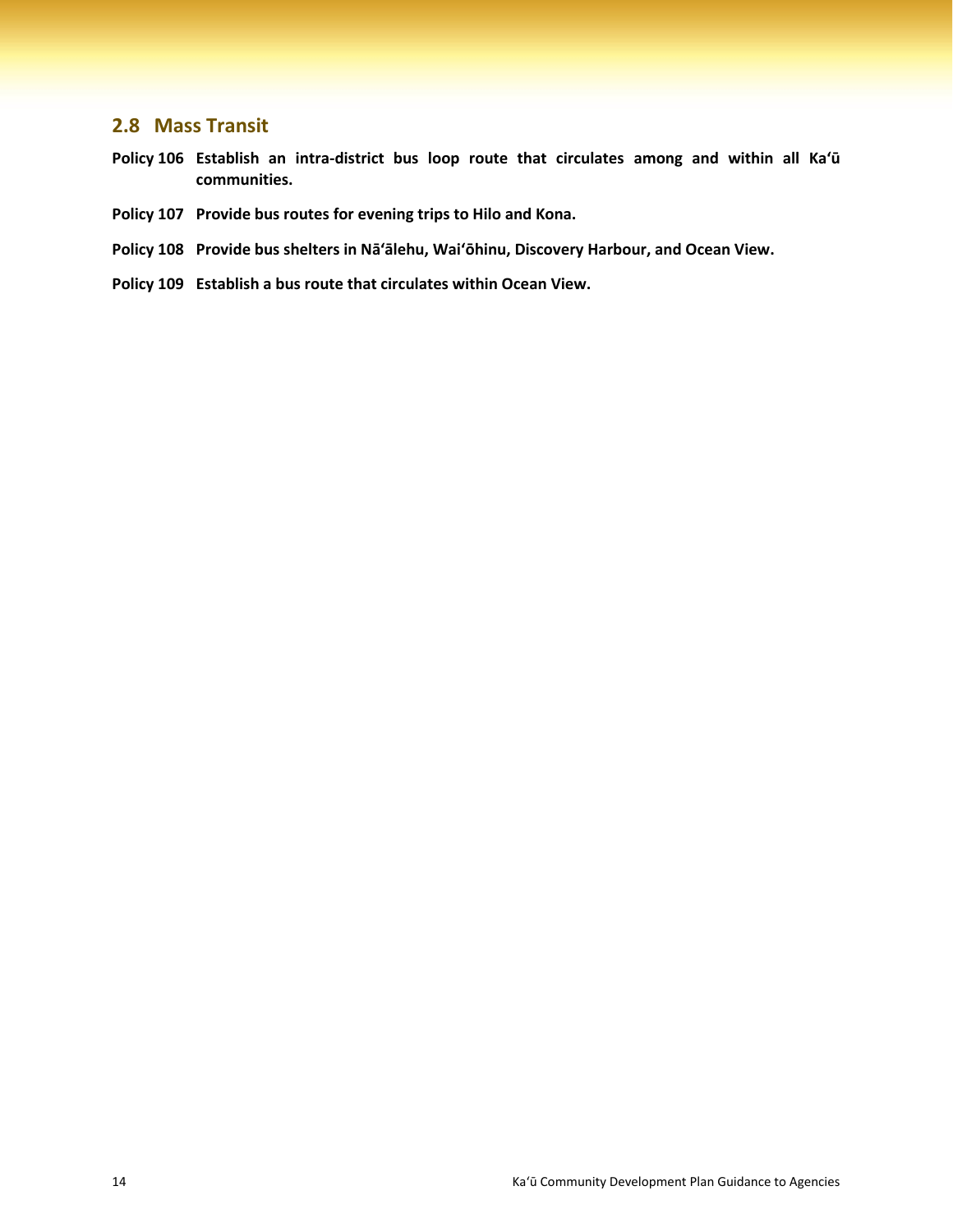

### <span id="page-18-0"></span>**2.9 Parks and Recreation**

- **Policy 65 Actively implement the Honu'apo Park Resources Management Plan.**
- **Policy 88 Establish the Punalu'u-Nīnole Springs region as a recreation area. (GP 12.5.9.2(c) & (g))**
- **Policy 113 Build the Kahuku Park Community/Senior Center, Gym, and Shelter. (Ordinance 12-87)**
- **Policy 125 Continually improve park facilities and services in Ka'ū, including fields, courts, playgrounds, lighting, restrooms, signage, and youth programs.**
- **Policy 126 Acquire land surrounding Whittington Beach Park to allow for its expansion and the construction of a parking area. (GP 12.5.9.2(h))**
- **Policy 127 Develop parks in Ocean View, commensurate with population growth. (GP 12.5.9.2(b))**
- **Policy 128 Build a swimming facility in Nāʻālehu and Ocean View. (GP 12.5.9.2(a))**
- **Policy 129 Collaborate with a "friends of the park" group to develop and manage an ATV track/course in an area of no ecological or cultural value.**
- **Policy 130 Collaborate with a "friends of the park" group to develop and manage skate parks in Nāʻālehu and Ocean View.**

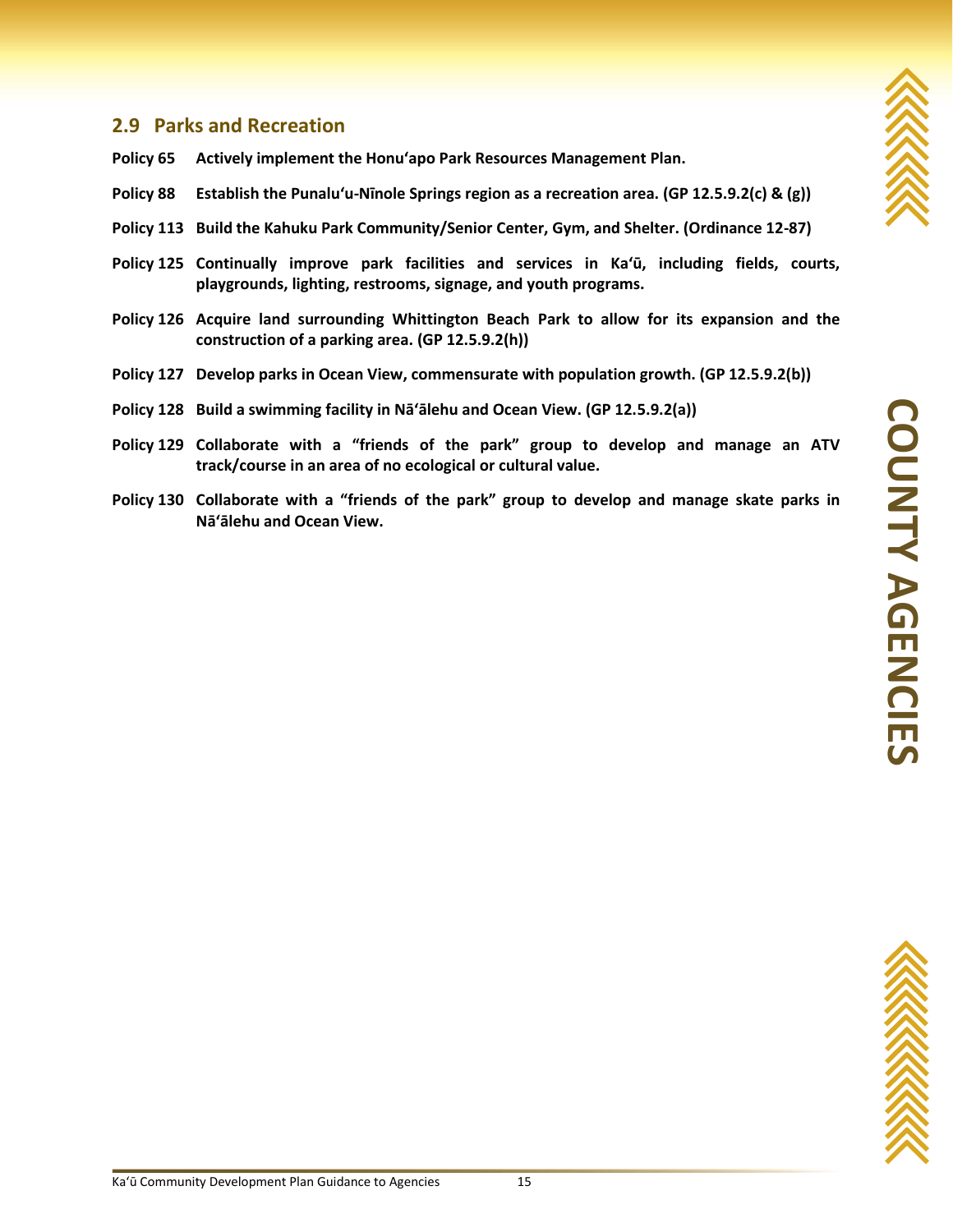### <span id="page-19-0"></span>**2.10 Planning**

See also the separate "Land Use Policy Guide," which is a quick-reference guide for land use planners. It re-organizes CDP land use and permitting policies by type.

#### General Plan Amendments

- **Policy 15 Amend the General Plan Land Use Pattern Allocation Guide and, as needed, State Land Use boundaries, to conform with the official Ka'ū CDP Land Use Policy Map.**
- **Policy 16 Amend General Plan Table 14-5 to reflect the LUPAG map amendments in Policy 15.**
- **Policy 101 Remove the Nāʻālehu bypass from the General Plan transportation map.**

#### Code, Rule, and Related Amendments

- **Policy 30 Amend Planning Department Rule 11 to specify that the Planning Department establish shoreline setbacks in the Ka'ū CDP Planning Area in accordance with Policy 28.**
- **Policy 31 Review SMA boundaries in Ka'ū and initiate appropriate amendments.**
- **Policy 45 Establish agricultural subdivision standards that 1) lower barriers to the creation of viable farmsteads by reducing infrastructure requirements and expenses; 2) ensure public safety with appropriate rural water systems and roads; and 3) mitigate against speculative development.**
- **Policy 46 Amend Planning Department Rule 22 to increase the number of allowable lots with a water catchment variance, in consideration of zoning, the size of the existing lot, and other site-specific characteristics.**
- **Policy 47 Amend the Hawai'i County Code and associated Planning Department Rules to establish reporting and inspection requirements, as well as enforcement and fine protocols, for additional farm dwellings to ensure that dwellings are used for farm-related purposes.**
- **Policy 51 Preserve open space in Green Sands, Mark Twain, and Ocean View subdivisions by streamlining the lot consolidation process with, for example, fee waivers and exemptions from signage requirements.**
- **Policy 59 Develop and establish view plane regulations to preserve and to protect from obstruction scenic resources, vistas, view planes, open space, prominent landscapes, and areas of natural beauty identified in the General Plan. (Charter 13-29, HRS 205A, GP 7.2(a), 7.2(b), 7.3(b), 7.3(e), 7.3(f), 7.3(h), 7.3(i), & 14.8.3(d))**
- **Policy 60 Introduce a resolution to initiate the establishment of a scenic corridor.**
- **Policy 77 Adopt and implement street design standards that accommodate, where appropriate, flexibility in the design of streets to preserve the rural character of an area, including pavement width, unpaved shoulders/swales, rock walls, lighting, and landscaping featuring native plants. (GP 13.2.3(l); North Kohala CDP Strategy 4.8)**
- **Policy 143 Amend the Zoning Code to require Use Permits for commercial renewable energy projects, mills, and major processing facilities in the County Agricultural Zone.**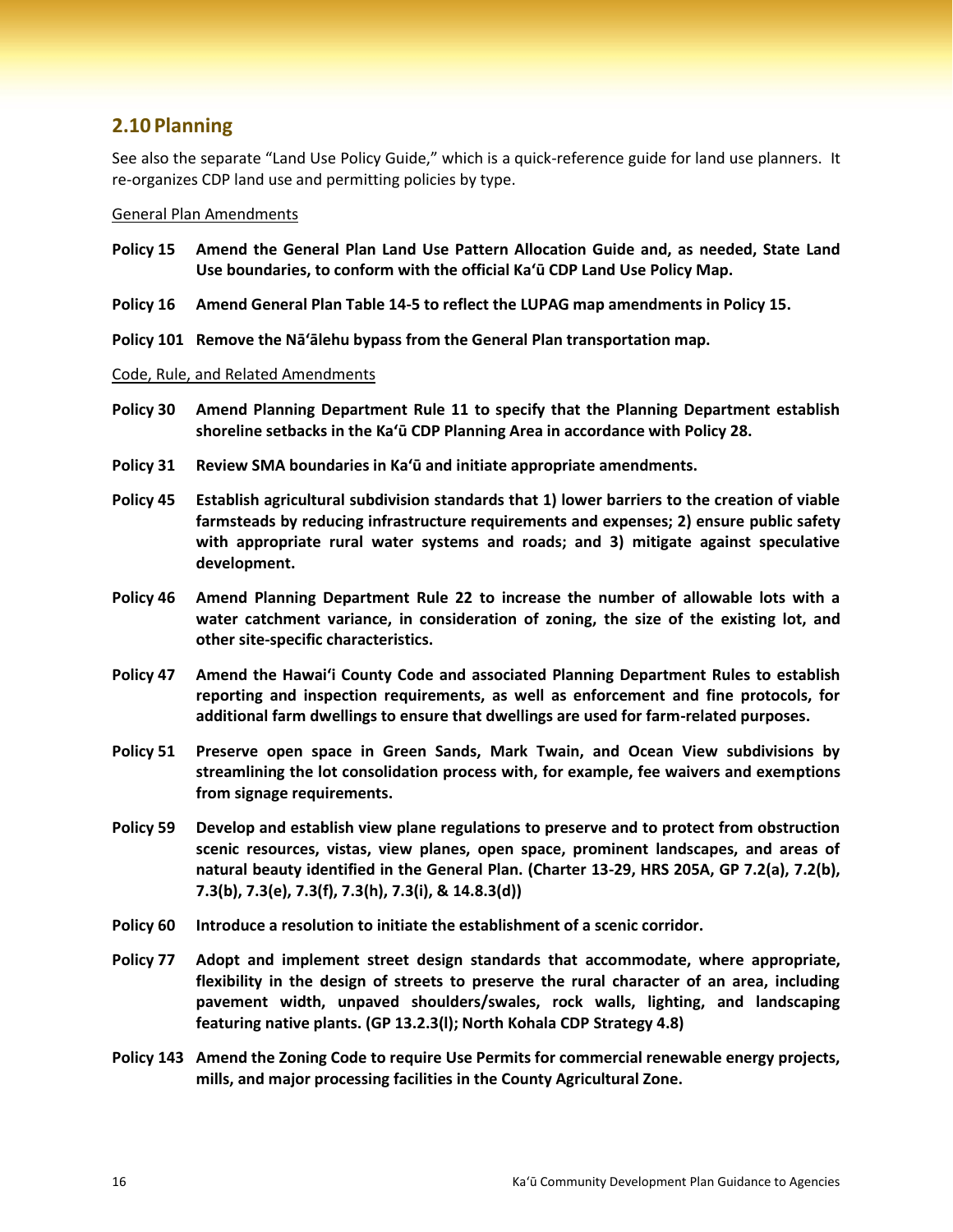**Policy 150 Amend the Zoning Code to require Plan Approval for commercial open area recreational uses in the County Agricultural District.**

Scenic Resource Program

**Policy 61 Maintain a continuing program to identify, acquire and develop viewing sites on the island. (GP 7.3(c))**

Cultural Resource Program

- **Policy 76 Restore and enhance the sites, buildings, and objects of significant historical and cultural importance to Hawai'i. (GP 6.2(a) and 6.3(e), (f), & (j))**
- **Policy 82 In co-sponsorship with the State when possible, acquire land for public access to historic sites and objects and to the shoreline where safe transit does not already exist. (115-2 & 7; GP 6.3(d))**

#### Public Access and Trails Program

- **Policy 82 In co-sponsorship with the State when possible, acquire land for public access to historic sites and objects and to the shoreline where safe transit does not already exist. (115-2 & 7; GP 6.3(d))**
- **Policy 83 Establish and maintain an active public access program.**
- **Policy 85 Develop a network of pedestrian access trails to places of scenic, historic, natural or recreational values. This system of trails shall provide, at a minimum, an island-wide route connecting major parks and destinations. (GP 12.3(m))**
- **Policy 86 Actively implement the Ala Kahakai National Historic Trail Memorandum of Understanding in Ka'ū.**
- **Policy 87 Appropriate, finance, allot, and encumber capital improvement projects in support of trail development as part of a regional trail system.**

Studies

- **Policy 49 Conduct a feasibility study for a County-wide Transfer of Development Rights (TDR) and/or Save Land for the Future (SLF) program. If feasible, adopt any necessary enabling County legislation.**
- **Policy 50 Recommend lands to be designated State Important Agricultural Lands. (GP 14.2.2(a) & 14.2.3(i))**
- **Policy 135 Commission a study of Economic and Financial Impact Reviews and propose recommendations for their integration into the regulatory review and approval process (e.g., the Environmental Impact Statement process and community benefits agreements). (GP 2.2(h), 2.3(y))**

Technical Assistance

**Policy 19 Provide technical assistance to communities and organizations implementing communitybased strategies to create safe, sustainable, and connected communities.**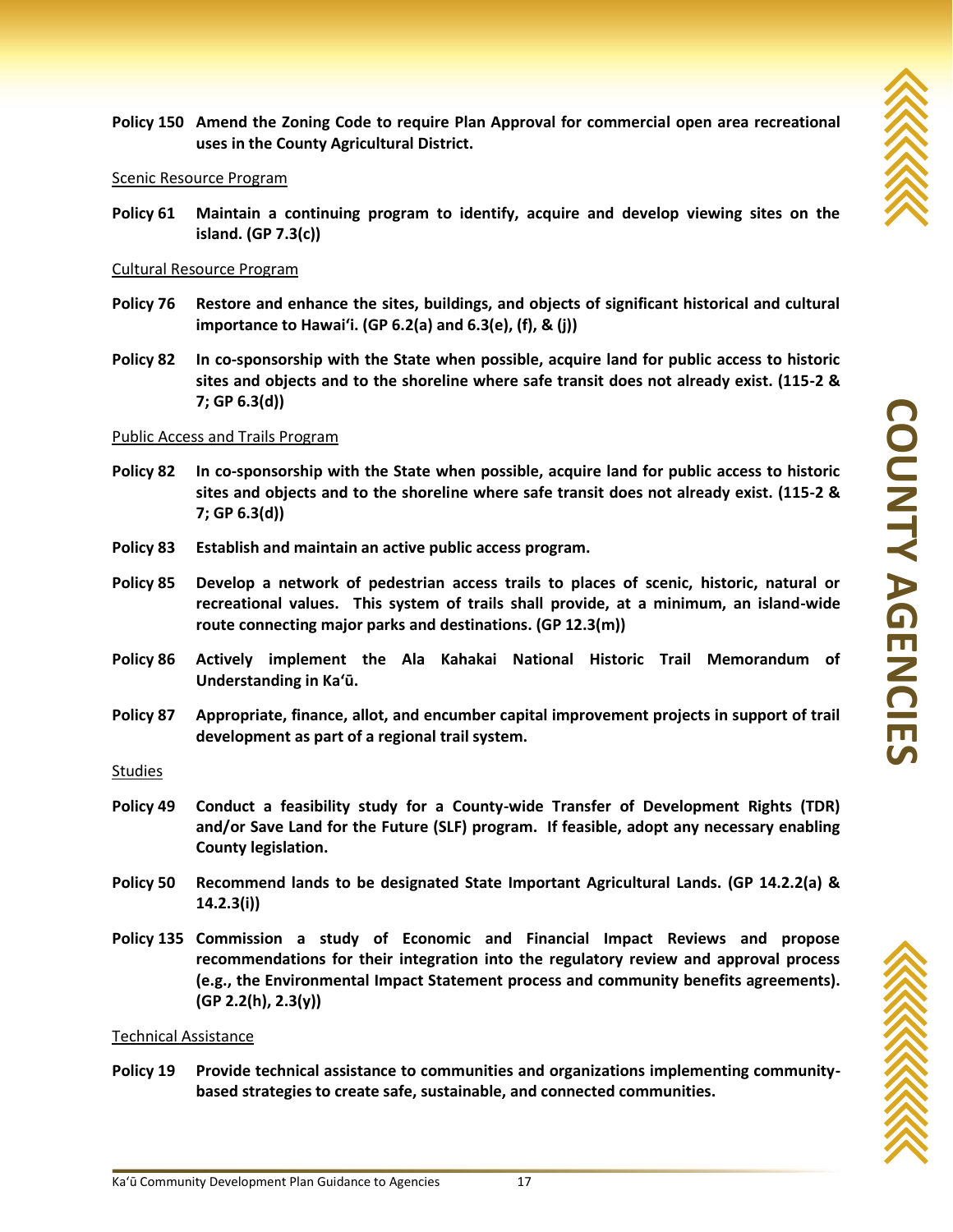- **Policy 68 Encourage the use of Hawaiian plants (indigenous and Polynesian-introduced plants) by state, county, and private landowners in order to support a Hawaiian sense of place, to ensure that our cultural heritage is reflected in landscaping, and to help reverse the displacement and decline of Hawaiian plants.**
- **Policy 139 Encourage the establishment of open farmers markets to allow local agricultural producers to market their products. (GP 2.3(u))**
- **Policy 140 Encourage, where appropriate, the establishment of visitor-related uses and facilities that directly promote the agriculture industry. (GP 14.2.3(r))**
- **Policy 147 Encourage the development of a visitor industry that is in harmony with the character of the area and environmental and social goals of residents. (GP 2.3(c), 14.7.5.9.2(a))**
- **Policy 148 Encourage the visitor industry to provide facilities that offer an educational experience as well as recreational activities. (GP 14.7.3(h))**
- **Policy 149 Encourage the development of small family or "bed and breakfast" type visitor accommodations. (GP 14.7.5.9.2(b))**

#### Collaboration

**Policy 64 Collaborate with the Department of Health, the Three Mountain Alliance, the USDA Natural Resource Conservation Service, and the Soil and Water Conservation District to reduce runoff, maximize soil and water conservation, and protect and effectively manage watersheds and natural areas. (HRS 342D, HAR 11-54-3, GP 4.3(g), 5.2(e) & (f), 5.3(e), (n), & (o), and 8.2(e) & (j))**

#### Support for Other Initiatives

- **Policy 20 Support the National Park Service's expansion plans for the Hawai'i Volcanoes National Park. (GP 14.9.3(e))**
- **Policy 21 Support the efforts of landowners to establish conservation and agricultural easements.**
- **Policy 124 Support the development of charter and other public schools in Hawaiian Ocean View Estates subdivision, including on County-owned parcels.**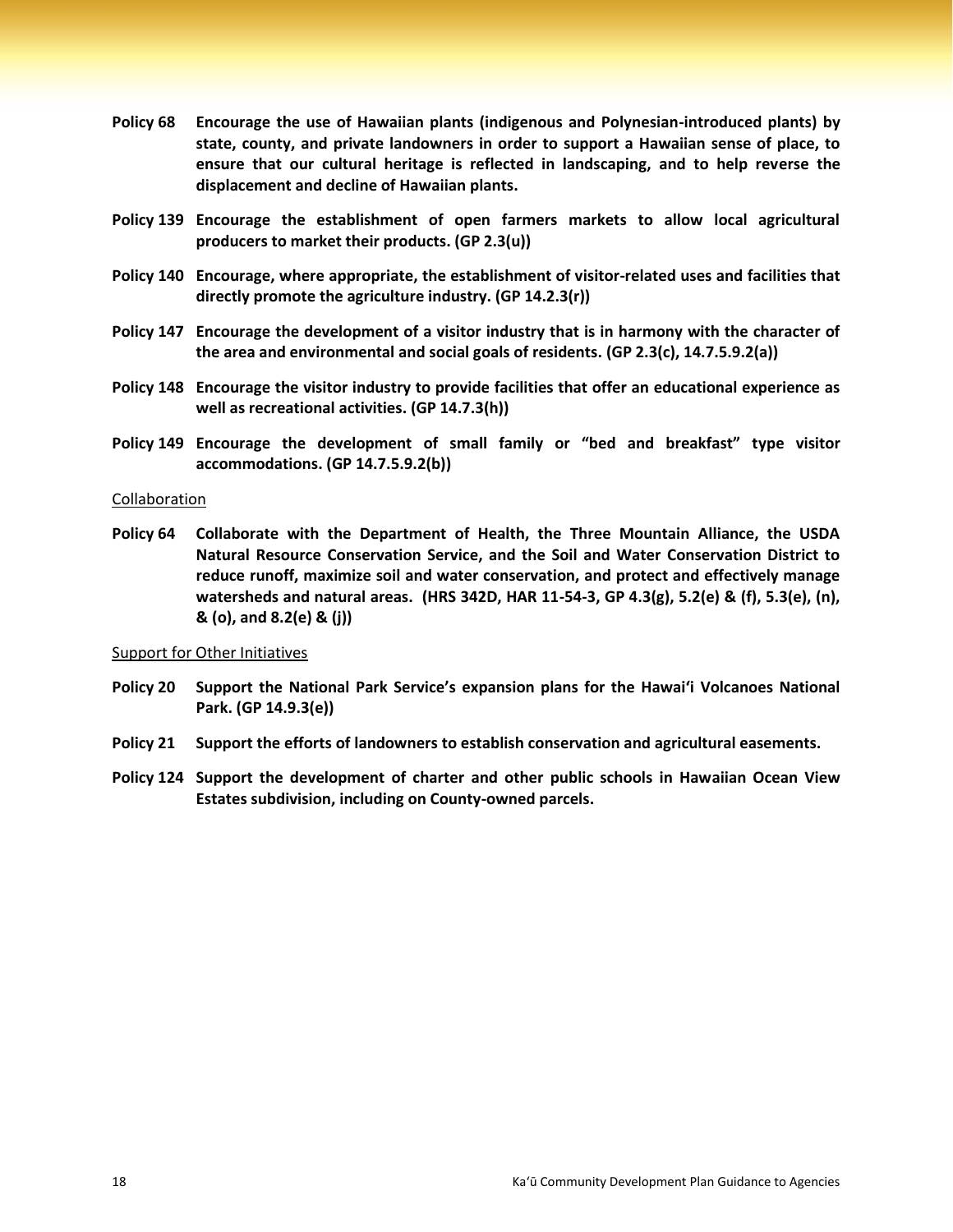

### <span id="page-22-0"></span>**2.11 Police**

- **Policy 110 The number and location of emergency services facilities and personnel in Ka'ū shall be based on the population to be served and response time. (GP 10.3.2(e))**
- **Policy 111 Address the backlog of facilities improvements in Ka'ū (GP 10.3.4.8.2(a)), including:**
	- Make improvements in the Nā'ālehu Police Station, including repairs, hardening, hazardous materials abatement, energy efficiency, and ADA. (Ordinances 11-60 & 12- 150)
	- Build a new Ocean View Police Substation. (Ordinance 14-082)
- **Policy 112 Harden critical infrastructure to ensure its effective use after an earthquake, eruption, and/or hurricane, including the Ocean View Fire Station, the Pāhala Fire Station, the Ka'ū Police Station Generator Building, and the Ka'ū Police Station (Nāʻālehu Police Station).**
- **Policy 116 Ensure adequate police protection by maintaining at least four police officers on duty each shift in the Ka'ū District.**
- **Policy 117 Actively expand the Neighborhood Watch and CERT programs. (GP 10.3.2(g))**

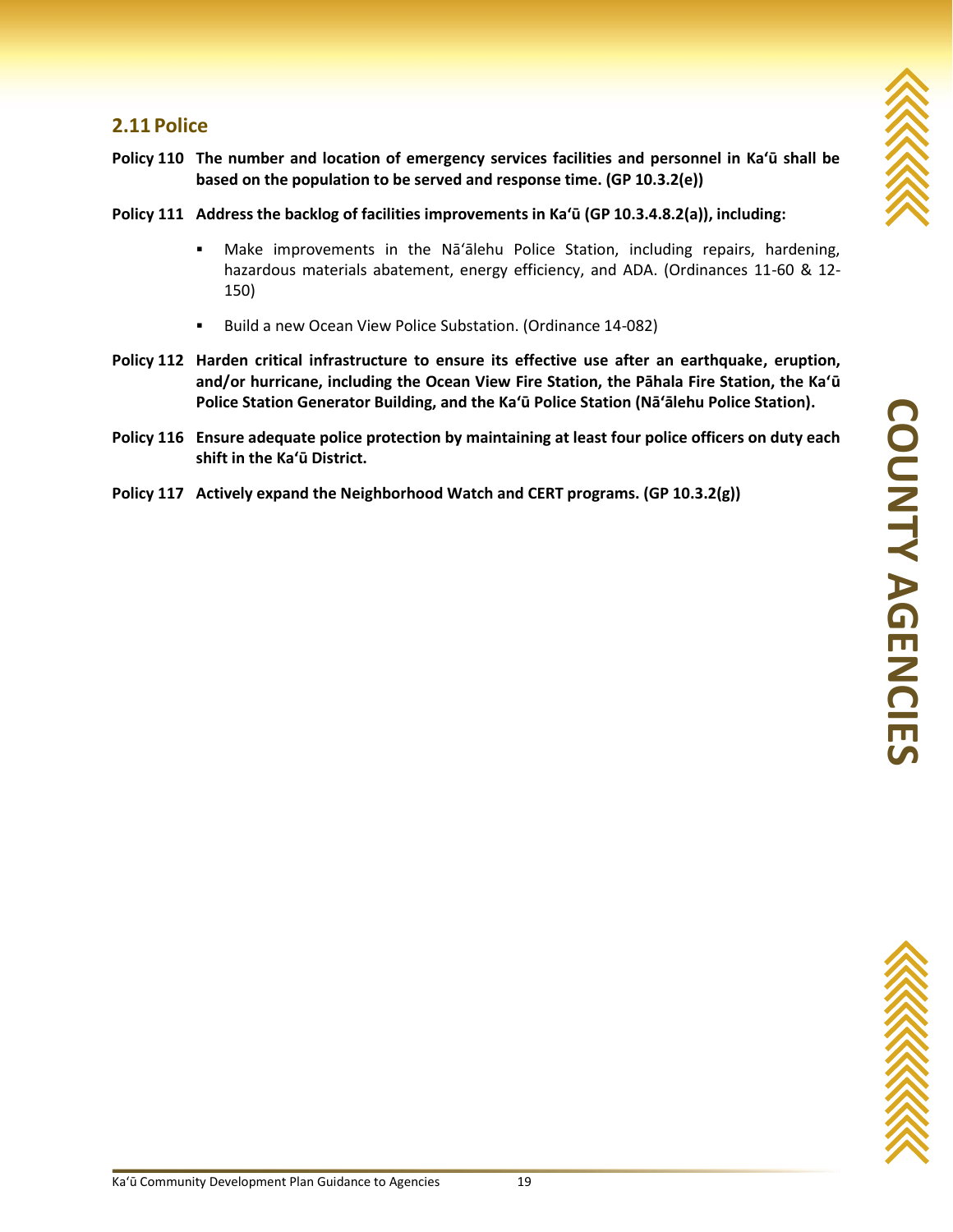### <span id="page-23-0"></span>**2.12 Public Works**

#### Collaboration

**Policy 64 Collaborate with the Department of Health, the Three Mountain Alliance, the USDA Natural Resource Conservation Service, and the Soil and Water Conservation District to reduce runoff, maximize soil and water conservation, and protect and effectively manage watersheds and natural areas. (HRS 342D, HAR 11-54-3, GP 4.3(g), 5.2(e) & (f), 5.3(e), (n), & (o), and 8.2(e) & (j))**

#### Technical Assistance

**Policy 68 Encourage the use of Hawaiian plants (indigenous and Polynesian-introduced plants) by state, county, and private landowners in order to support a Hawaiian sense of place, to ensure that our cultural heritage is reflected in landscaping, and to help reverse the displacement and decline of Hawaiian plants.**

#### Code, Rule, and Related Amendments

**Policy 77 Adopt and implement street design standards that accommodate, where appropriate, flexibility in the design of streets to preserve the rural character of an area, including pavement width, unpaved shoulders/swales, rock walls, lighting, and landscaping featuring native plants. (GP 13.2.3(l); North Kohala CDP Strategy 4.8)**

#### Capital Improvements

- **Policy 78 Install an historic streetscape on Kamani Street in Pāhala.**
- **Policy 95 Install culverts and construct drainage channels and other related improvements as necessary to prevent flooding of roadways and other areas. (GP 13.2.5.9.2(b))**
- **Policy 96 Improve safety along Kamā'oa Road, Ka'alu'alu Road through Green Sands, and South Point Road from Highway 11 to Kamā'oa Road.**
- **Policy 97 Improve safety on Wood Valley Road, possibly including posted speed limits, lane markers, and stop signs.**
- **Policy 98 Make intersection improvements at Pikake, Koali, and Wood Valley Roads.**
- **Policy 104 Replace Wood Valley Road bridges.**

#### Road Maintenance

- **Policy 99 Prioritize the maintenance of County roads, including street lights, street signs, and mowing.**
- **Policy 100 Continue to maintain "roads-in-limbo" in coordination with the Department of Hawaiian Homelands and shoreline public access plans.**
- **Policy 103 Secure improvement easements along Ka'alāiki Road. Ka'alāiki Road will continue to be used as a minor, rural street for local traffic and as an alternate route to Highway 11 as needed, so it will require safety improvements.**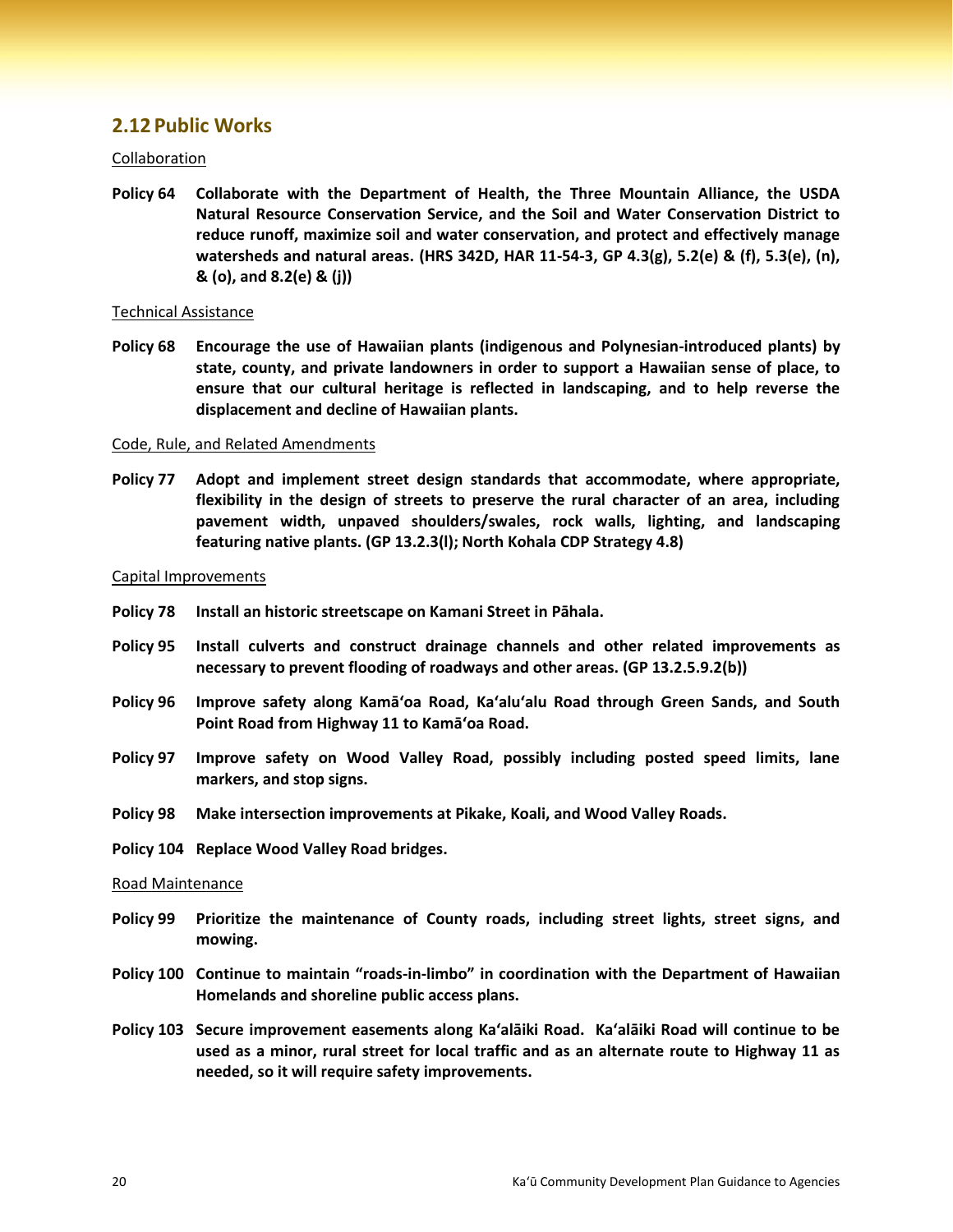**COUNTY AGENCIES**COUNTY AGENCIE

### <span id="page-24-0"></span>**2.13 Research and Development**

- **Policy 50 Recommend lands to be designated State Important Agricultural Lands. (GP 14.2.2(a) & 14.2.3(i))**
- **Policy 131 Collaborate with the private sector to identify business needs, strengthen existing industries, and diversify the economy by attracting new endeavors. (GP 2.2(c, d, e), 2.3(m, p))**
- **Policy 132 Advance economic development that enhances and is balanced with the County's natural, cultural, and social environments. (GP 2.2(a, b, d), 2.4.9.2(a, c))**
- **Policy 133 Promote a distinctive identity for Ka'ū. (GP 2.3(o))**
- **Policy 134 Align the clusters and priority projects in the Comprehensive Economic Development Strategy (CEDS) with the objectives, policies, and actions in the Ka'ū Community Development Plan.**
- **Policy 135 Commission a study of Economic and Financial Impact Reviews and propose recommendations for their integration into the regulatory review and approval process (e.g., the Environmental Impact Statement process and community benefits agreements). (GP 2.2(h), 2.3(y))**
- **Policy 136 Collaborate with the public and private sectors to preserve and expand the agriculture, forestry, and fishing industries. (GP 2.3(a), 2.4.9.2(b), 14.2.2(c), 14.2.3(c, e, l), 14.2.4.7.2)**

In those cases where agricultural land is of high value for particular markets in which Ka'ū has a unique niche (e.g., coffee, macadamia nuts, grass-fed beef), the County should endeavor to protect that land for agricultural use and secure long-term tenure on that land for local farmers. Potential courses of action might include:

- Collaborate with the USDA, the State, and land trusts to establish agricultural conservation easements on the land. (see Policy 21 on page 50)
- Secure the land in public trust using State, County, and private funds. (see Policy 22 on page 50).
- Support the acquisition of the land by local agricultural organizations (e.g. community land trust, cooperative, community development corporation), using financing from Farm Credit Services of Hawai'i, the USDA, the Farm Service Agency, the Small Business Administration, or other lenders that focus on funding small-scale agriculture.
- **Policy 137 Support the development of private and State agricultural parks to make agricultural land available for agricultural activities. (GP 14.2.3(k))**
- **Policy 138 Cooperate with appropriate State and Federal agencies and the private sector to develop, improve and expand agricultural water systems. (GP 11.2.2(j))**
- **Policy 139 Encourage the establishment of open farmers markets to allow local agricultural producers to market their products. (GP 2.3(u))**

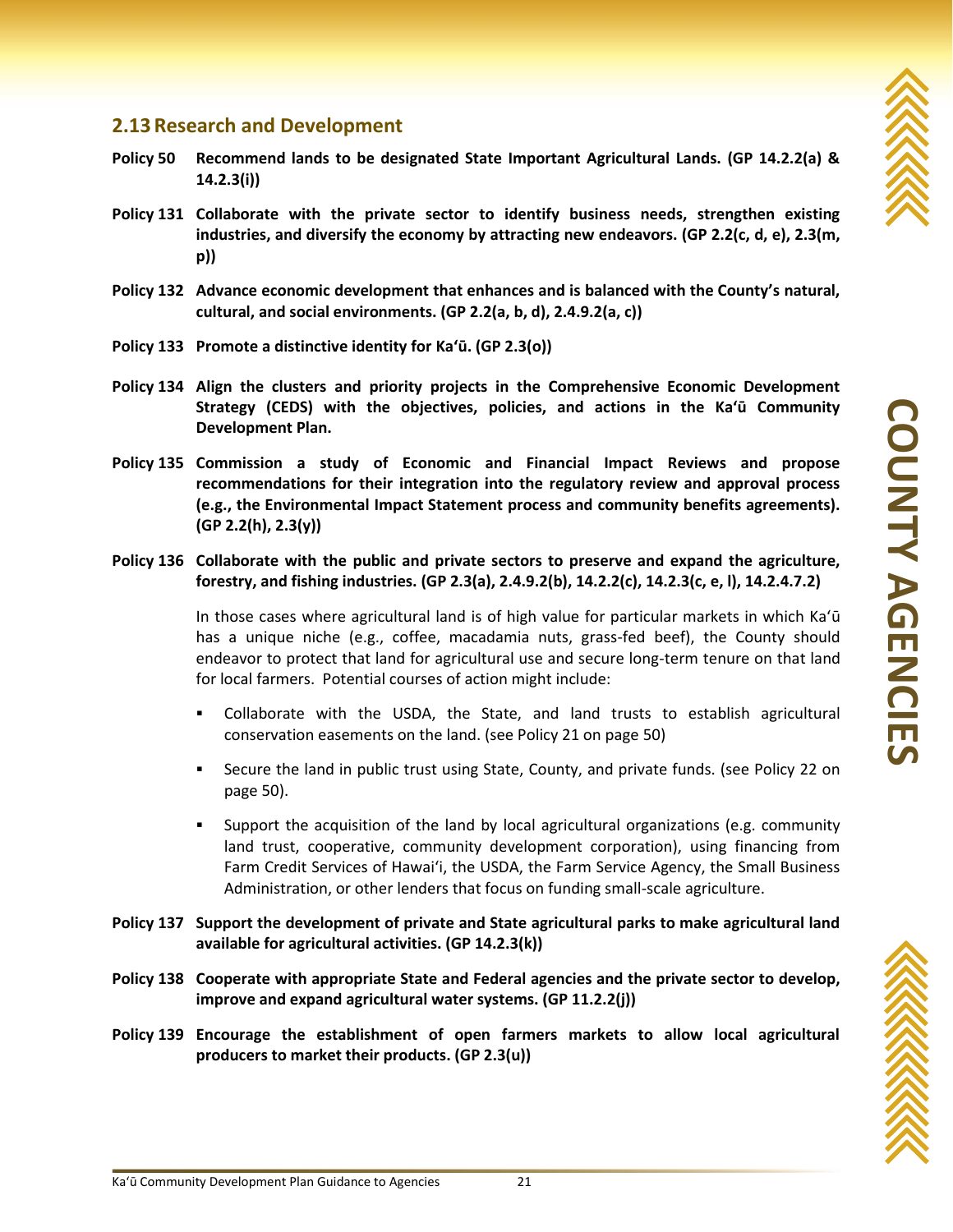- **Policy 140 Encourage, where appropriate, the establishment of visitor-related uses and facilities that directly promote the agriculture industry. (GP 14.2.3(r))**
- **Policy 141 Assist in the promotion of products produced in Ka'ū. (GP 2.3(t))**
- **Policy 142 Encourage the development of alternate energy resources, providing they complement existing agricultural uses and preserve ecologically and culturally significant areas. (GP 3.3(a, b, e, k, l), 14.2.3(u))**
- **Policy 144 The land and water shall be considered essential resources for present and future generations and should be protected and enhanced through the use of economic incentives and soundly managed for potential economic benefit. (GP 2.2(a, d), 2.3(h), 8.3(g))**
- **Policy 145 Encourage the health/wellness and retirement industries. (GP 2.3(n, x))**
- **Policy 146 Promote and develop the island of Hawai'i into a unique scientific and cultural model. (GP 2.2(h))**
- **Policy 147 Encourage the development of a visitor industry that is in harmony with the character of the area and environmental and social goals of residents. (GP 2.3(c), 14.7.5.9.2(a))**
- **Policy 148 Encourage the visitor industry to provide facilities that offer an educational experience as well as recreational activities. (GP 14.7.3(h))**
- **Policy 149 Encourage the development of small family or "bed and breakfast" type visitor accommodations. (GP 14.7.5.9.2(b))**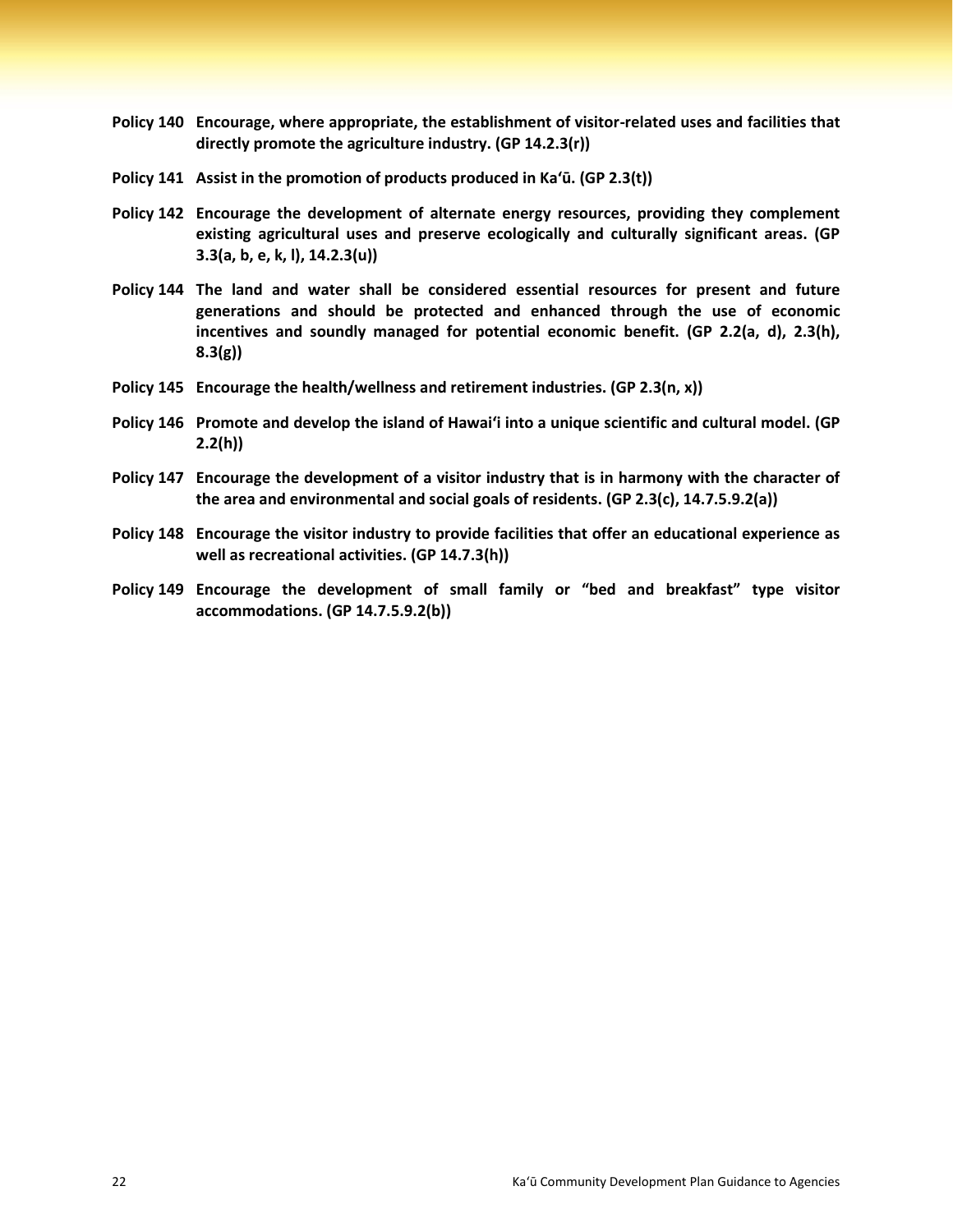

### <span id="page-26-0"></span>**Policy 93 Water system improvements shall correlate with the County's desired land use development pattern. (GP 11.2.2(a))**

Importantly, County water distribution systems shall not be extended outside the growth boundary defined in the Ka'ū CDP Land Use Policies and Policy Map, with the exception of water designated specifically for and limited to agricultural irrigation and livestock.

Implementation of this policy is supported by several existing policies and capital projects appropriated by the County Council:

- Continue to evaluate growth conditions to coordinate improvements as required to the existing water systems in Nāʻālehu, Wai'ōhinu, and Pāhala. (GP 11.2.4.8.2(a, c)) The focus shall be on improvements to existing systems to support infill growth within the CDP growth boundary.
- Pursue groundwater source investigation, exploration, and well development at Ocean View, Pāhala, and Wai'ōhinu. (GP 11.2.4.8.2(b))
- Improve the water system in Ocean View, including improved water quality with, for example, enhanced filtration systems, the development of a backup source, and, if possible, additional pumping capacity and service to the commercial areas. (Ocean View Business District Water Infrastructure Improvements, Ordinance 12-152)
- Support Department of Hawaiian Home Lands (DHHL) efforts to increase the availability of water to existing lots in the South Point area. (South Point Road Water Infrastructure Expansion Project, Ordinance 12-87)
- **Policy 138 Cooperate with appropriate State and Federal agencies and the private sector to develop, improve and expand agricultural water systems. (GP 11.2.2(j))**

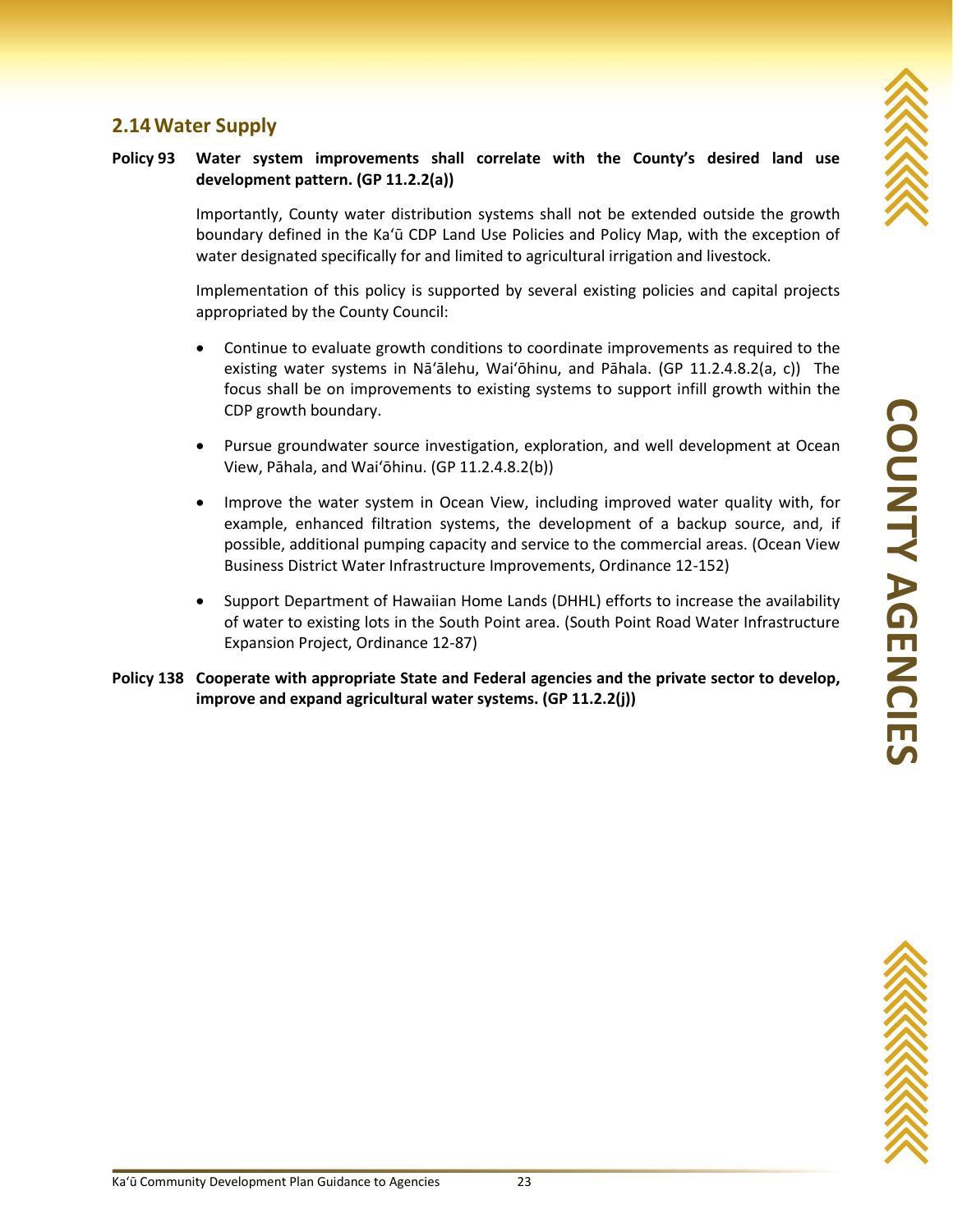Ka'ū Community Development Plan Guidance to Agencies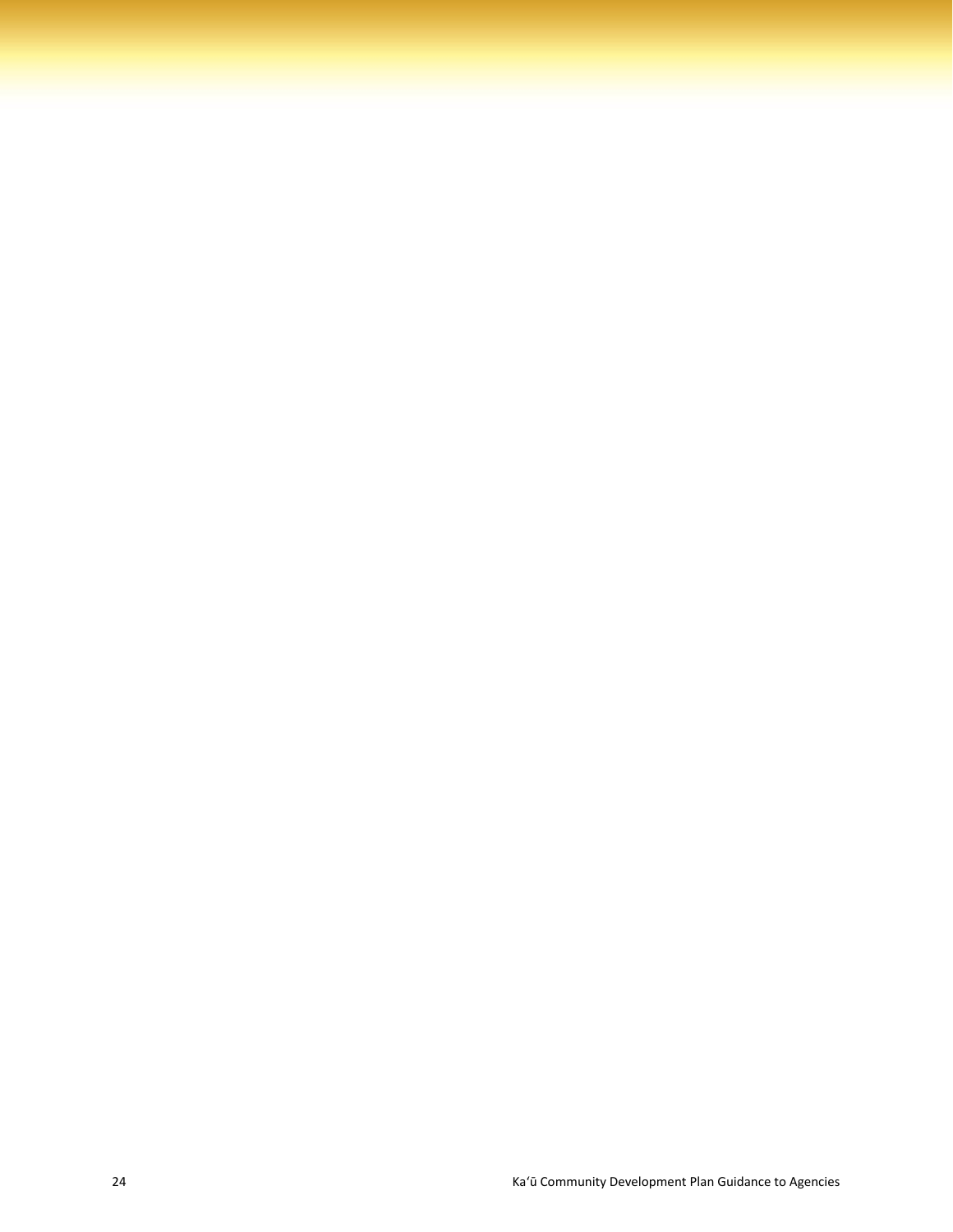

# <span id="page-28-0"></span>**Section 3: State Agencies**

### <span id="page-28-1"></span>**3.1 Accounting and General Services**

Improve the Nā'ālehu Civic Center, including additional parking and building updates. (Section 5.1.4.1)

# <span id="page-28-2"></span>**3.2 Agriculture**

Appoint a task force to explore the feasibility of a State agricultural park in Ka'ū, identify potential sites, and consider possibilities for joint ventures with private entities and/or the County. (Section 6.3.4.2)

# <span id="page-28-3"></span>**3.3 Agribusiness Development Corporation**

Expedite the redevelopment of the Ka'ū irrigation system, including surveying of each of the source tunnels, securing easements, completing the needed repairs, and executing a Memorandum of Understanding for the management of the water system. (Section 6.3.4.1)

# <span id="page-28-4"></span>**3.4 Education**

- Continually improve existing educational facilities. (GP 10.2.4.6.2(a)) (Section 5.9.3.2)
- Plan a K-8 School at Ocean View. (GP 10.2.4.6.2(b)) (Section 5.9.3.2)
- Support the development of charter schools in Ka'ū. (Section 5.9.3.2)
- Continually improve educational opportunities in Ka'ū, including the diversity of course offerings, additional qualified staff, and expanded extra-curricular activities. (Section 5.9.3.2)
- Collaborate to use existing and new facilities (e.g., schools, community centers, Ka'ū Resource and Distance Learning Center, Hoʻomalu Ka'ū, Honuʻapo, Punaluʻu) to offer place-based and distance education opportunities to adults. (Section 5.9.3.4)

# <span id="page-28-5"></span>**3.5 Hawai'i Health Systems Corporation**

- Harden the Ka'ū Hospital to ensure its effective use after an earthquake and/or hurricane. (Section 5.6.3.1)
- Expand facilities and services to communities throughout the Ka'ū district. (Section 5.6.3.1)

### <span id="page-28-6"></span>**3.6 Hawaiian Affairs**

Collaborate to use existing and new facilities (e.g., schools, community centers, Ka'ū Resource and Distance Learning Center, Hoʻomalu Ka'ū, Honuʻapo, Punaluʻu) to offer place-based and distance education opportunities to adults. (Section 5.9.3.4)

# <span id="page-28-7"></span>**3.7 Hawaiian Home Lands**

Maintain the Ka Lae (South Point) coastal areas and related infrastructure for recreational, cultural, education, and/or scientific uses in a manner that is protective of resources and is consistent with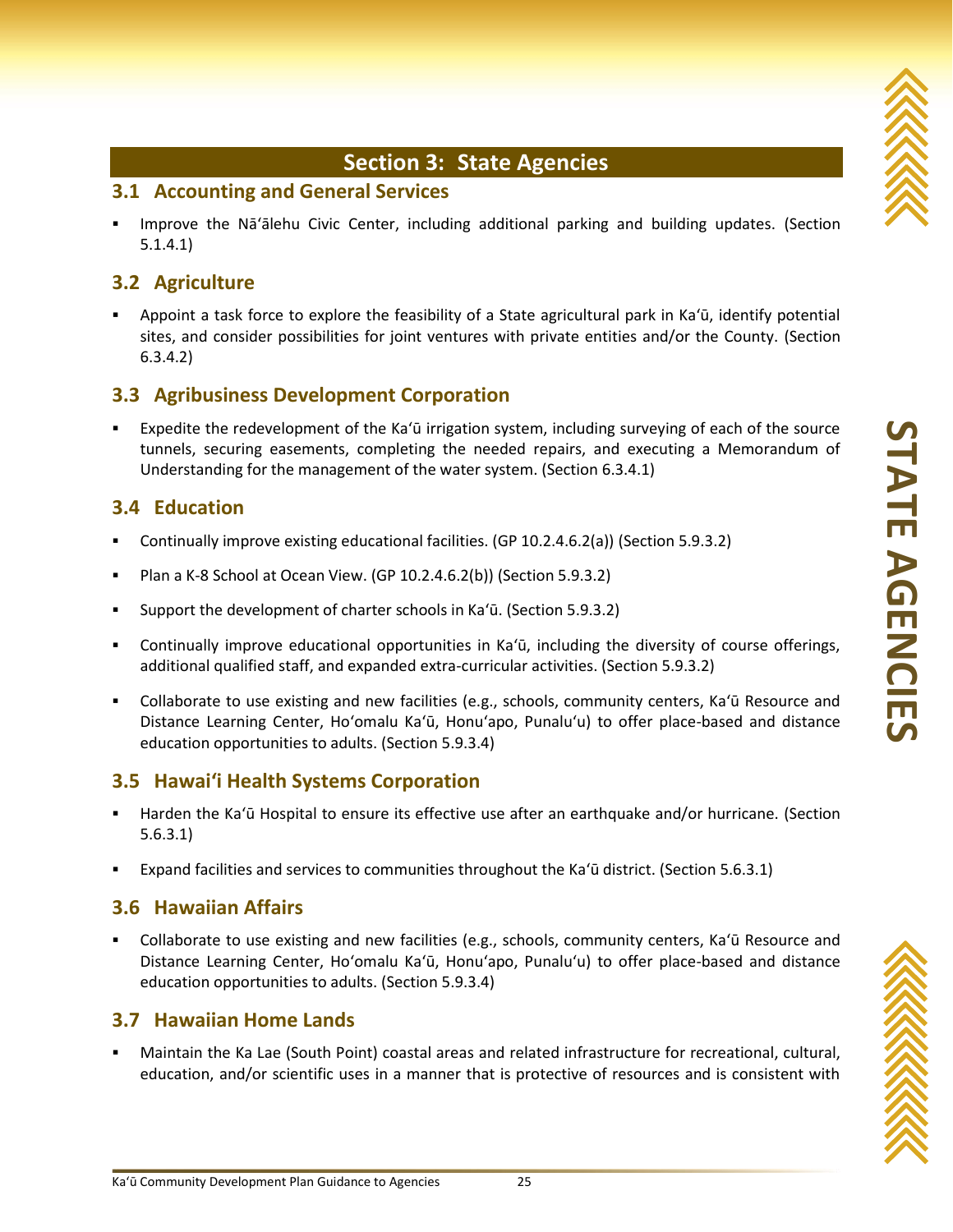the Hawaiian Homes Commission Act and all applicable laws related to Native Hawaiian rights and public shoreline access. (GP 8.3(c) & 12.5.9.2(d)) (Section 4.6.4.6)

**•** Collaborate with the Department of Water Supply to implement the DHHL Regional Plan for Ka'ū by increasing capacity of the South Point water system to accommodate existing lots. (Section 5.2.3.1)

# <span id="page-29-0"></span>**3.8 Health**

- **•** Require implementation of management measures to prevent nonpoint source pollution. (Section 4.6.4.4)
- **EXECT And IT Analysis of Inciatation** Place-specific policies based on analysis of local environmental conditions. (Section 5.8.3.1)
- Make an affordable financing mechanism available for cesspool-to-septic conversions. (Section 5.8.3.1)

### <span id="page-29-1"></span>**3.9 Land and Natural Resources**

- Following the recommendation of the South Kona-Ka'ū Coastal Conservation Task Force, amend HAR 13-5-40(b) to require that public hearings before the Board of Land and Natural Resources be held in the judicial district in which the land is located. (Section 4.6.4.5)
- Actively implement the Ala Kahakai National Historic Trail Memorandum of Understanding in Ka'ū. (Section 4.9.4.2)
- Establish Ka'alu'alu Bay or nearby coastal areas as a remote camping-beach park provided that the state and private landowners can resolve liability and resource management issues. (GP 12.5.9.2(e)) (Section 4.10.3.1)
- Develop wilderness recreation uses in Manukā. (Section 4.10.3.1)

### <span id="page-29-2"></span>**3.10 Land Use Commission**

- Amend HAR 13-5 to designate the coastal Conservation District subzones in Ka'ū Limited or Protective. (Section 4.2.4.1)
- Following the recommendation of the South Kona-Ka'ū Coastal Conservation Task Force, amend HAR 13-5-40(b) to require that public hearings before the Board of Land and Natural Resources be held in the judicial district in which the land is located. (Section 4.2.4.1)

### <span id="page-29-3"></span>**3.11 Legislature**

- Appropriate funds to the County of Hawai'i to develop recommendations of lands to be designated State Important Agricultural Lands. (Section 4.3.4.1)
- Pass legislation enabling land banks that counties can use to acquire tax-delinquent properties and use them to preserve agricultural land and open space. (Section 4.3.4.1)
- Provide the Department of Land and Natural Resources (DLNR) the resources necessary to actively support local Soil and Water Conservation Districts (SWCD). (Section 4.6.4.3)
- Authorize and fund a South Hawai'i Marine Protected Area (MPA). (Section 4.6.4.3)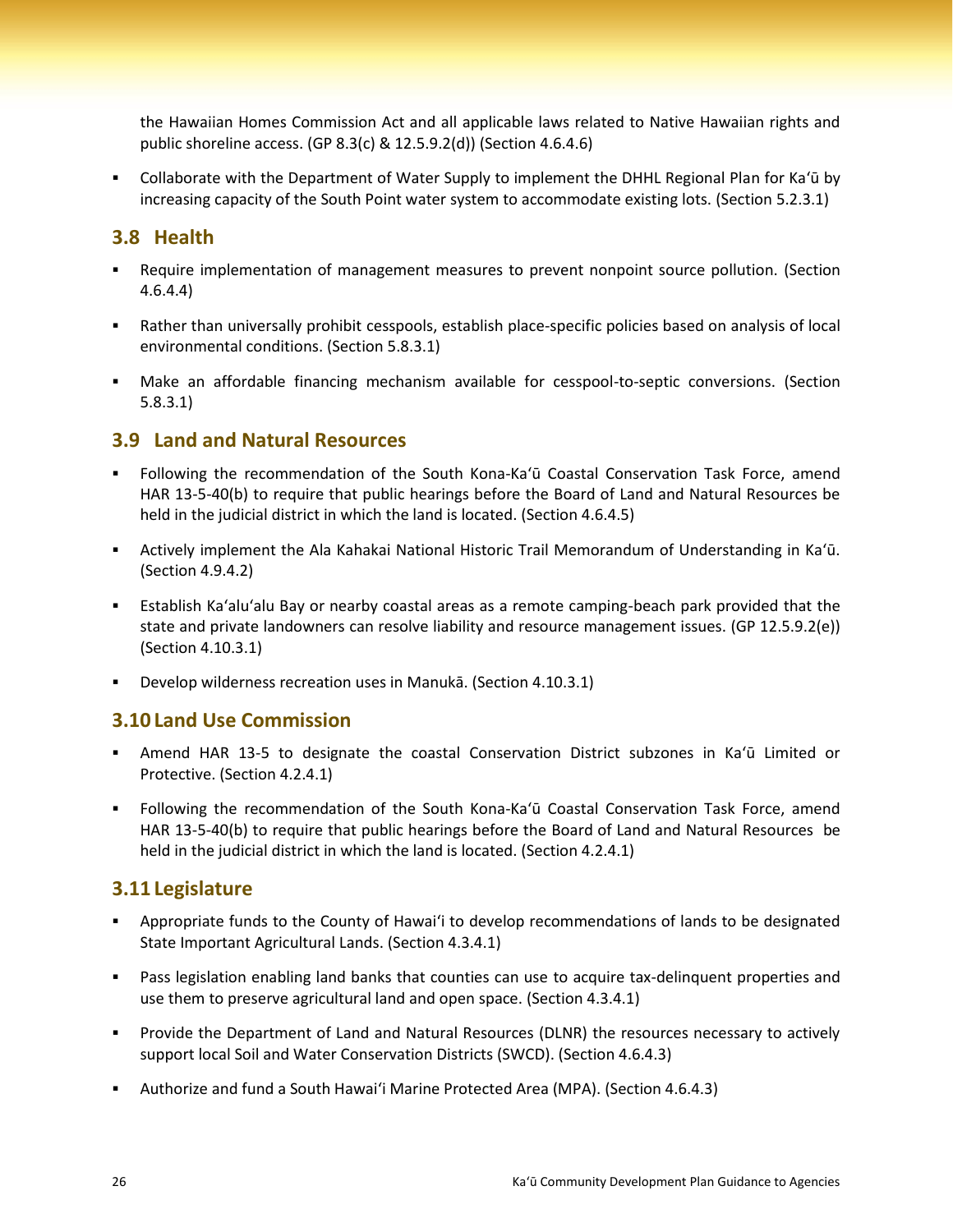

- Following HRS 6E, provide the Department of Land and Natural resources sufficient staff and funding for the State Historic Preservation Division to fulfill its mandate. (Section 4.7.4.1)
- To facilitate greater public access to and along the shoreline and elsewhere, amend HRS 520, Hawai'i's Recreational Use Statute (RUS), to make it less ambiguous and to discourage frivolous lawsuits. (Section 4.8.4.1)
- Appropriate funding for a K-8 school in Ocean View. (Section 5.9.3.1)
- Amend Hawai'i Revised Statutes §205 to exclude commercial renewable energy projects, mills, and major processing facilities as permitted uses in areas designated "Rural" on the County of Hawai'i's Land Use Pattern Allocation Guide (LUPAG) map. (Section 6.4.4.1)

### <span id="page-30-0"></span>**3.12 Libraries**

- Establish a library branch in Ocean View. (Section 5.9.3.3)
- Continually improve library facilities, services, and inventory in Ka'ū. (Section 5.9.3.3)
- Establish joint community-school library facilities, where a separate community library may not be feasible, in proximity to other community facilities. (GP 10.2.2(c)) (Section 5.9.3.3)

### <span id="page-30-1"></span>**3.13Office of Planning**

- Designate forest and watershed areas into the Conservation District during State land use boundary comprehensive reviews. (GP 8.3(m)) (Section 4.4.4.1)
- Align the clusters and priority projects in the Comprehensive Economic Development Strategy (CEDS) with the objectives, policies, and actions in the Ka'ū Community Development Plan. (Policy 134)

### <span id="page-30-2"></span>**3.14 Transportation**

- Continue to improve Māmalahoa Highway, realigning where necessary and prioritizing shoulder safety (particularly for bicyclists), including on the stretch of highway between Honuʻapo and the Ka'ū Police Station. (GP 13.2.5.9.2(a)) (Section 5.3.4.1)
- Implement Bike Plan Hawai'i. (Section 5.3.4.1)
- When implementing the Statewide Pedestrian Master Plan in Nā'alehu (Project H3), address community concerns about the preservation of the trees and stone walls along the highway. (Section 5.3.4.1)

### <span id="page-30-3"></span>**3.15University of Hawai'i**

Collaborate to use existing and new facilities (e.g., schools, community centers, Ka'ū Resource and Distance Learning Center, Hoʻomalu Ka'ū, Honuʻapo, Punaluʻu) to offer place-based and distance education opportunities to adults. (Section 5.9.3.4)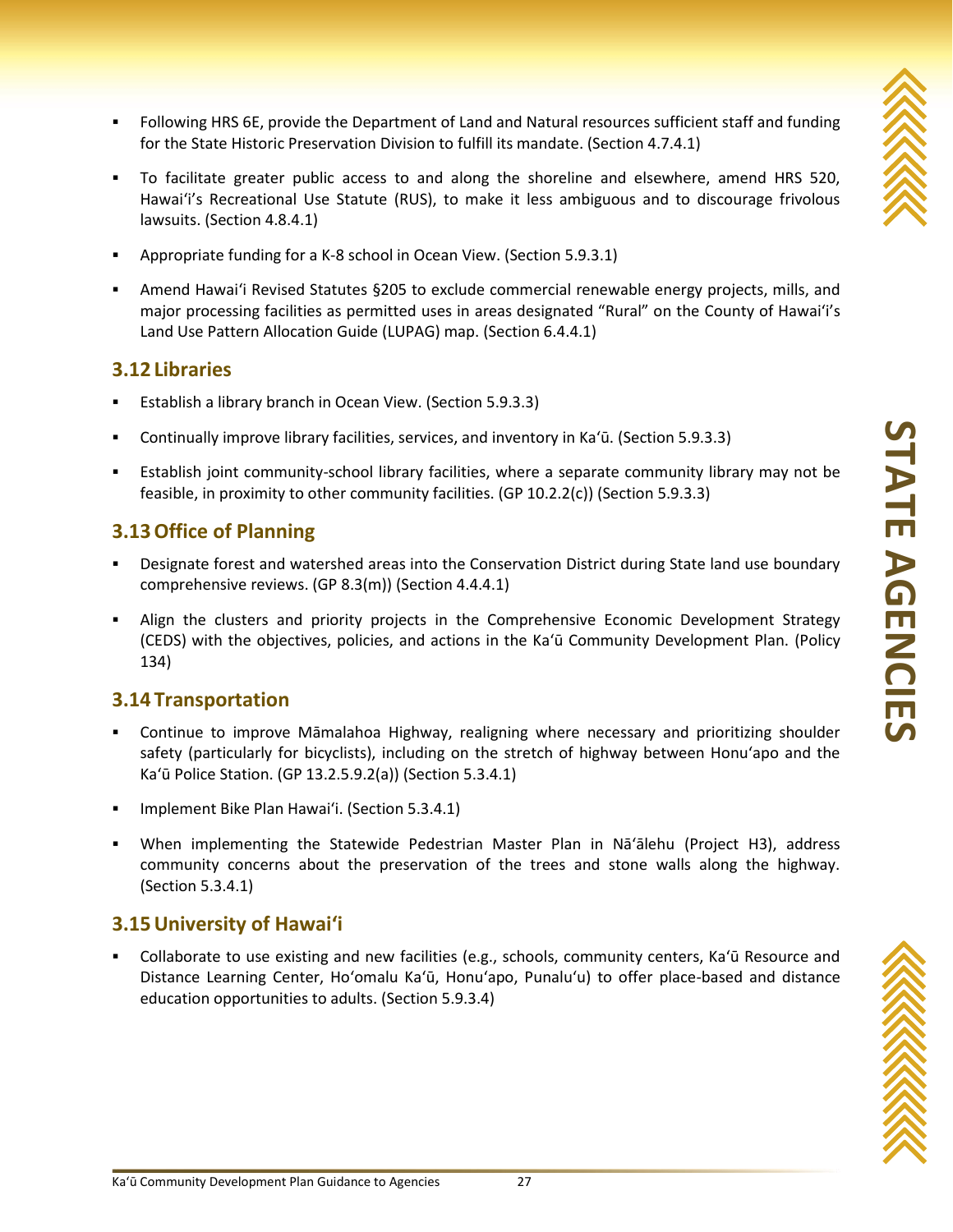Ka'ū Community Development Plan Guidance to Agencies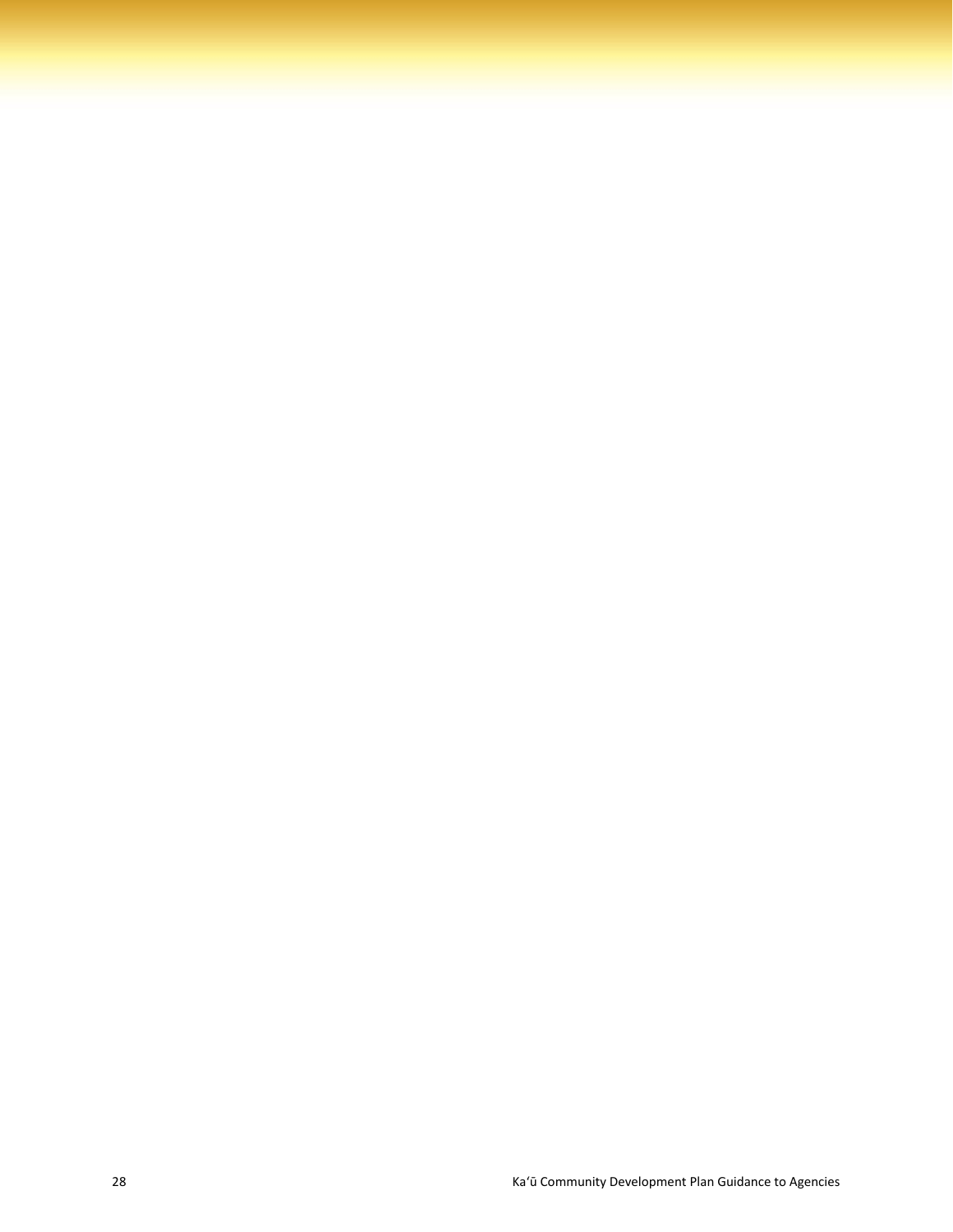

# <span id="page-32-0"></span>**Section 4: Federal Agencies**

## <span id="page-32-1"></span>**4.1 Army Corps of Engineers**

Expedite the removal of unexploded ordnance in the vicinity of Pakini Nui, including additional surveying of potential sites with unexploded ordnance. (Section 4.6.4.2)

## <span id="page-32-2"></span>**4.2 Congress**

- Advance legislation to complete the requisite special resource study to assess the feasibility of designating the Ka'ū coast as a unit of the National Park System or otherwise protect coastal resources, in full collaboration with County, State, and private interests and with the cooperation of private citizens and property owners within the study area. (Section 4.1.3.1)
- Provide sufficient funding to the Department of Agriculture (USDA) Natural Resource Conservation Service (NRCS) Pacific Islands Area (PIA), the Farm Service Agency, the National Park Service (NPS), and the Fish and Wildlife Service (FWS) to adequately implement critical conservation programs. (Section 4.6.4.1)

# <span id="page-32-3"></span>**4.3 National Park Service**

- As outlined in the Hawai'i Volcanoes National Park General Management Plan (GMP), continue to pursue acquisition priorities, such as the Great Crack parcels (TMKs (3)9-6-013:003, (3)9-6-013:008, (3)9-6-013:009) and other properties adjacent to current HVNP boundaries. (Section 4.1.3.2)
- Actively implement the Ala Kahakai National Historic Trail Memorandum of Understanding in Ka'ū. (Section 4.9.4.1)

### <span id="page-32-4"></span>**4.4 Postal Service**

Improve the Nā'ālehu Civic Center, including additional parking and building updates. (Section 5.1.4.1)

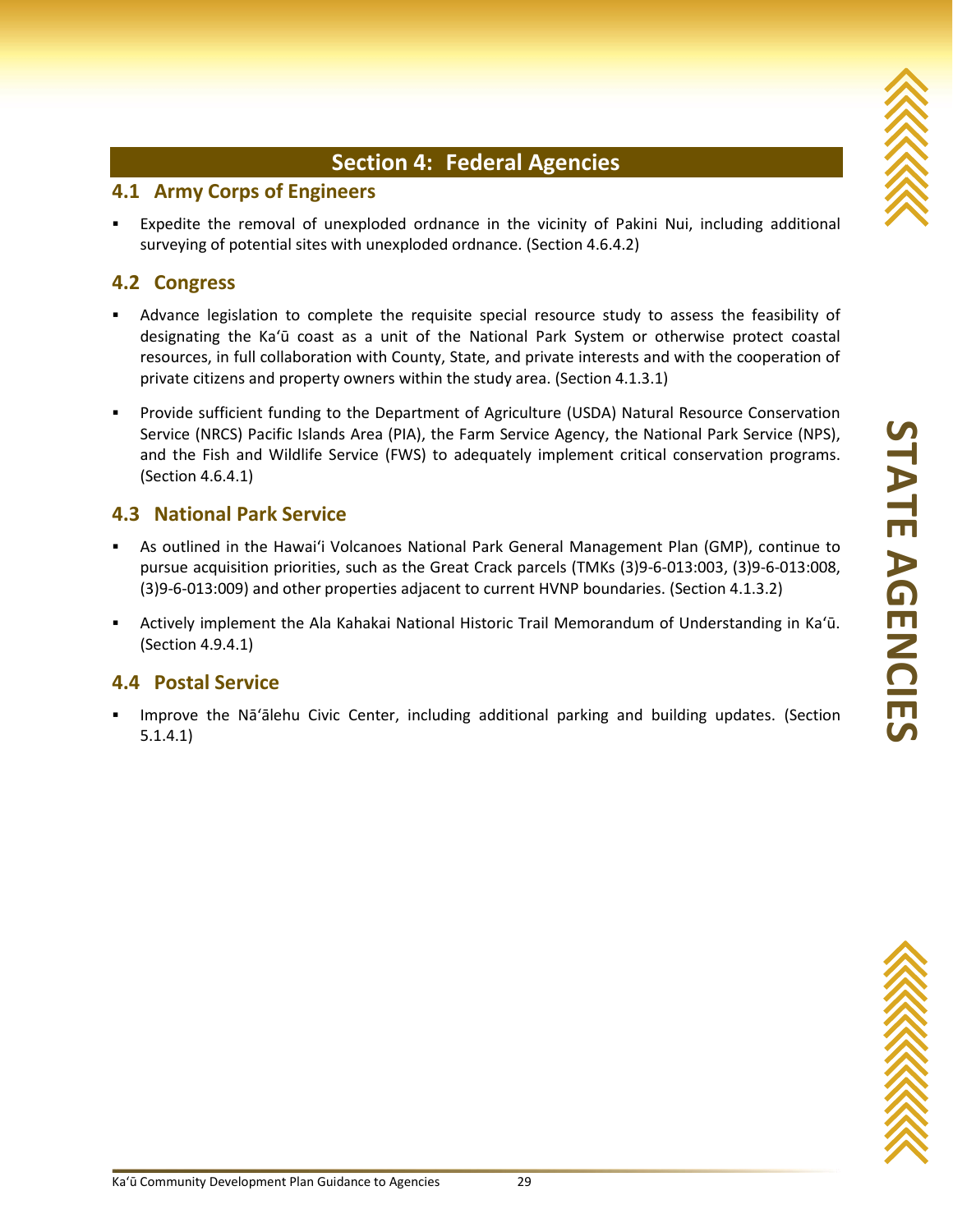Ka'ū Community Development Plan Guidance to Agencies